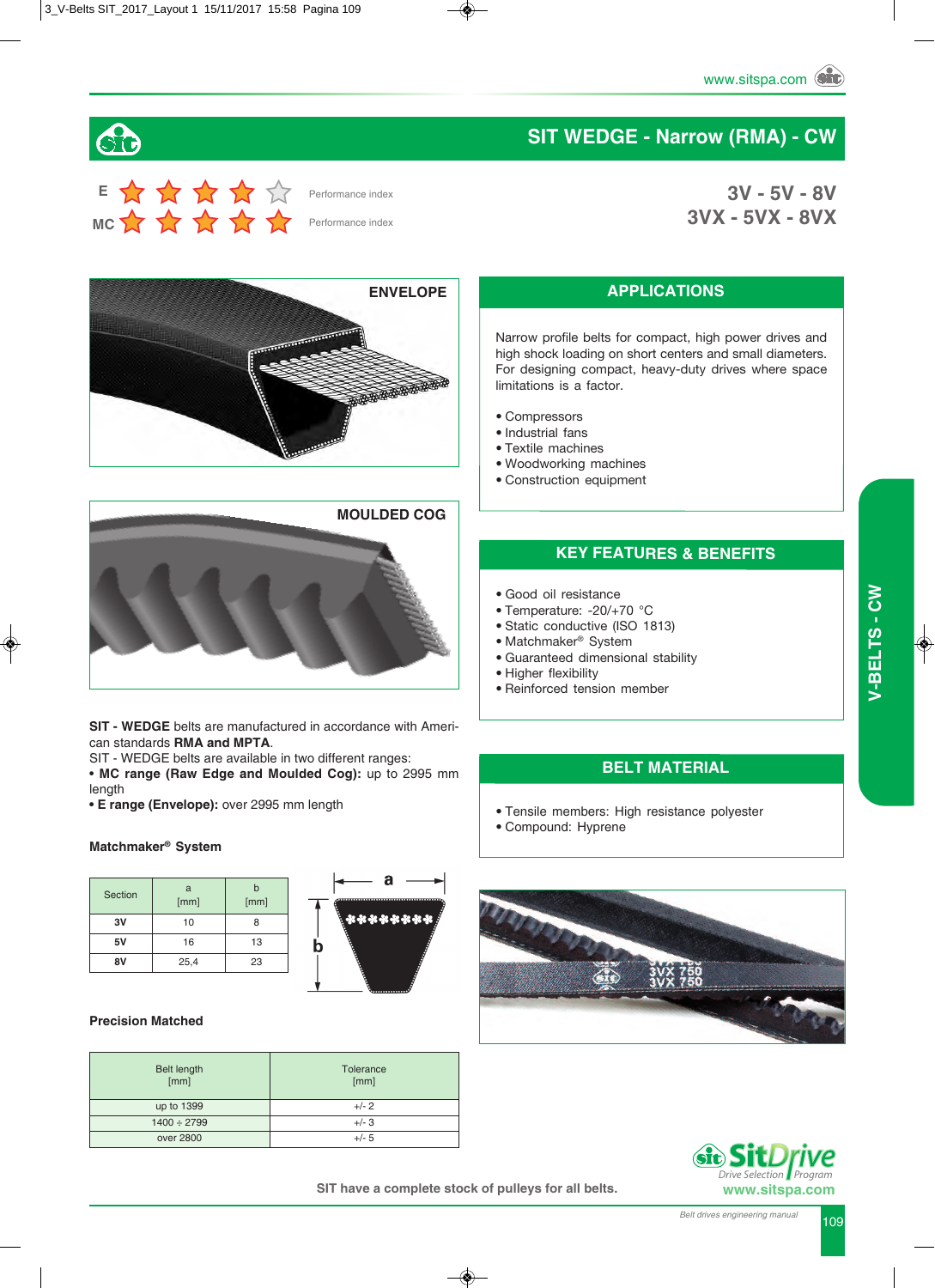#### **Available sizes**

| Part<br>Effective length (Le)<br>[mm]<br>number<br><b>MOULDED COG</b><br>3V250<br>635<br>3V265<br>675<br>3V280<br>710<br>3V300<br>760<br>3V315<br>800<br>3V335<br>850<br>3V355<br>900<br>3V375<br>955<br>3V400<br>1015<br>3V425<br>1080<br>3V450<br>1145<br>3V475<br>1205<br>3V500<br>1270<br>3V530<br>1345<br>1420<br>3V560<br>1525<br>3V600<br>3V630<br>1600<br>3V670<br>1700<br>3V710<br>1805<br>3V750<br>1905<br>3V800<br>2030<br>3V850<br>2160 | 3V    |      |  |  |  |  |  |  |  |  |  |  |  |  |
|-----------------------------------------------------------------------------------------------------------------------------------------------------------------------------------------------------------------------------------------------------------------------------------------------------------------------------------------------------------------------------------------------------------------------------------------------------|-------|------|--|--|--|--|--|--|--|--|--|--|--|--|
|                                                                                                                                                                                                                                                                                                                                                                                                                                                     |       |      |  |  |  |  |  |  |  |  |  |  |  |  |
|                                                                                                                                                                                                                                                                                                                                                                                                                                                     |       |      |  |  |  |  |  |  |  |  |  |  |  |  |
|                                                                                                                                                                                                                                                                                                                                                                                                                                                     |       |      |  |  |  |  |  |  |  |  |  |  |  |  |
|                                                                                                                                                                                                                                                                                                                                                                                                                                                     |       |      |  |  |  |  |  |  |  |  |  |  |  |  |
|                                                                                                                                                                                                                                                                                                                                                                                                                                                     |       |      |  |  |  |  |  |  |  |  |  |  |  |  |
|                                                                                                                                                                                                                                                                                                                                                                                                                                                     |       |      |  |  |  |  |  |  |  |  |  |  |  |  |
|                                                                                                                                                                                                                                                                                                                                                                                                                                                     |       |      |  |  |  |  |  |  |  |  |  |  |  |  |
|                                                                                                                                                                                                                                                                                                                                                                                                                                                     |       |      |  |  |  |  |  |  |  |  |  |  |  |  |
|                                                                                                                                                                                                                                                                                                                                                                                                                                                     |       |      |  |  |  |  |  |  |  |  |  |  |  |  |
|                                                                                                                                                                                                                                                                                                                                                                                                                                                     |       |      |  |  |  |  |  |  |  |  |  |  |  |  |
|                                                                                                                                                                                                                                                                                                                                                                                                                                                     |       |      |  |  |  |  |  |  |  |  |  |  |  |  |
|                                                                                                                                                                                                                                                                                                                                                                                                                                                     |       |      |  |  |  |  |  |  |  |  |  |  |  |  |
|                                                                                                                                                                                                                                                                                                                                                                                                                                                     |       |      |  |  |  |  |  |  |  |  |  |  |  |  |
|                                                                                                                                                                                                                                                                                                                                                                                                                                                     |       |      |  |  |  |  |  |  |  |  |  |  |  |  |
|                                                                                                                                                                                                                                                                                                                                                                                                                                                     |       |      |  |  |  |  |  |  |  |  |  |  |  |  |
|                                                                                                                                                                                                                                                                                                                                                                                                                                                     |       |      |  |  |  |  |  |  |  |  |  |  |  |  |
|                                                                                                                                                                                                                                                                                                                                                                                                                                                     |       |      |  |  |  |  |  |  |  |  |  |  |  |  |
|                                                                                                                                                                                                                                                                                                                                                                                                                                                     |       |      |  |  |  |  |  |  |  |  |  |  |  |  |
|                                                                                                                                                                                                                                                                                                                                                                                                                                                     |       |      |  |  |  |  |  |  |  |  |  |  |  |  |
|                                                                                                                                                                                                                                                                                                                                                                                                                                                     |       |      |  |  |  |  |  |  |  |  |  |  |  |  |
|                                                                                                                                                                                                                                                                                                                                                                                                                                                     |       |      |  |  |  |  |  |  |  |  |  |  |  |  |
|                                                                                                                                                                                                                                                                                                                                                                                                                                                     |       |      |  |  |  |  |  |  |  |  |  |  |  |  |
|                                                                                                                                                                                                                                                                                                                                                                                                                                                     |       |      |  |  |  |  |  |  |  |  |  |  |  |  |
|                                                                                                                                                                                                                                                                                                                                                                                                                                                     |       |      |  |  |  |  |  |  |  |  |  |  |  |  |
|                                                                                                                                                                                                                                                                                                                                                                                                                                                     | 3V900 | 2285 |  |  |  |  |  |  |  |  |  |  |  |  |
| 3V950<br>2415                                                                                                                                                                                                                                                                                                                                                                                                                                       |       |      |  |  |  |  |  |  |  |  |  |  |  |  |
| 3V1000<br>2540                                                                                                                                                                                                                                                                                                                                                                                                                                      |       |      |  |  |  |  |  |  |  |  |  |  |  |  |
| 3V1060<br>2690                                                                                                                                                                                                                                                                                                                                                                                                                                      |       |      |  |  |  |  |  |  |  |  |  |  |  |  |
| 3V1120<br>2845                                                                                                                                                                                                                                                                                                                                                                                                                                      |       |      |  |  |  |  |  |  |  |  |  |  |  |  |
| 3V1180<br>2995                                                                                                                                                                                                                                                                                                                                                                                                                                      |       |      |  |  |  |  |  |  |  |  |  |  |  |  |
| <b>ENVELOPE</b>                                                                                                                                                                                                                                                                                                                                                                                                                                     |       |      |  |  |  |  |  |  |  |  |  |  |  |  |
| 3V1250<br>3175                                                                                                                                                                                                                                                                                                                                                                                                                                      |       |      |  |  |  |  |  |  |  |  |  |  |  |  |
| 3V1320<br>3355                                                                                                                                                                                                                                                                                                                                                                                                                                      |       |      |  |  |  |  |  |  |  |  |  |  |  |  |
| 3V1400<br>3555                                                                                                                                                                                                                                                                                                                                                                                                                                      |       |      |  |  |  |  |  |  |  |  |  |  |  |  |
| 3V1500<br>3810                                                                                                                                                                                                                                                                                                                                                                                                                                      |       |      |  |  |  |  |  |  |  |  |  |  |  |  |

| $5\overline{V}$    |                         |
|--------------------|-------------------------|
| Part               | <b>Effective length</b> |
| number             | (Le)<br>[mm]            |
| <b>MOULDED COG</b> |                         |
| 5V450              | 1140                    |
| 5V470              | 1194                    |
| 5V500              | 1270                    |
| 5V510              | 1295                    |
| 5V530              | 1345                    |
| 5V540<br>5V560     | 1370<br>1420            |
| 5V570              | 1450                    |
| 5V590              | 1500                    |
| 5V600              | 1525                    |
| 5V610              | 1550                    |
| 5V630              | 1600                    |
| 5V650              | 1651                    |
| 5V660              | 1675                    |
| 5V670              | 1700                    |
| 5V680              | 1730                    |
| 5V690              | 1750                    |
| 5V710              | 1805                    |
| 5V730<br>5V740     | 1855<br>1880            |
| 5V750              | 1905                    |
| 5V780              | 1980                    |
| 5V800              | 2030                    |
| 5V830              | 2110                    |
| 5V840              | 2135                    |
| 5V850              | 2160                    |
| 5V900              | 2285                    |
| 5V930              | 2360                    |
| 5V950              | 2415                    |
| 5V960              | 2440                    |
| 5V1000<br>5V1030   | 2540                    |
| 5V1060             | 2615<br>2690            |
| 5V1080             | 2740                    |
| 5V1120             | 2845                    |
| 5V1150             | 2921                    |
| 5V1180             | 2995                    |
| <b>ENVELOPE</b>    |                         |
| 5V1250             | 3175                    |
| 5V1320             | 3355                    |
| 5V1400             | 3555                    |
| 5V1500             | 3810                    |
| 5V1600             | 4065                    |
| 5V1700<br>5V1800   | 4320<br>4570            |
| 5V1900             | 4825                    |
| 5V2000             | 5080                    |
| 5V2120             | 5385                    |
| 5V2240             | 5690                    |
| 5V2360             | 5995                    |
| 5V2500             | 6350                    |
| 5V2650             | 6730                    |
| 5V2800             | 7110                    |
| 5V3000             | 7620                    |
| 5V3150             | 8000                    |
| 5V3350             | 8515                    |
| 5V3550             | 9015                    |

| 8V                 |                                         |
|--------------------|-----------------------------------------|
| Part<br>number     | <b>Effective length</b><br>(Le)<br>[mm] |
| <b>MOULDED COG</b> |                                         |
| 8V1000             | 2540                                    |
| 8V1120             | 2845                                    |
| 8V1180             | 2995                                    |
| <b>ENVELOPE</b>    |                                         |
| 8V1250             | 3175                                    |
| 8V1320             | 3355                                    |
| 8V1400             | 3555                                    |
| 8V1500             | 3810                                    |
| 8V1600             | 4065                                    |
| 8V1800             | 4570                                    |
| 8V1900             | 4825                                    |
| 8V2000             | 5080                                    |
| 8V2120             | 5385                                    |
| 8V2240             | 5690                                    |
| 8V2360             | 5995                                    |
| 8V2500             | 6350                                    |
| 8V2800             | 7110                                    |
| 8V3000             | 7620                                    |
| 8V3150             | 8000                                    |
| 8V3550             | 9015                                    |
| 8V3750             | 9550                                    |
| 8V4000             | 10160                                   |
| 8V5000             | 12700                                   |

#### **Part Number**

**CW 5V 1000**

SIT WEDGE - Narrow

Section

Effective length x 10 (inches)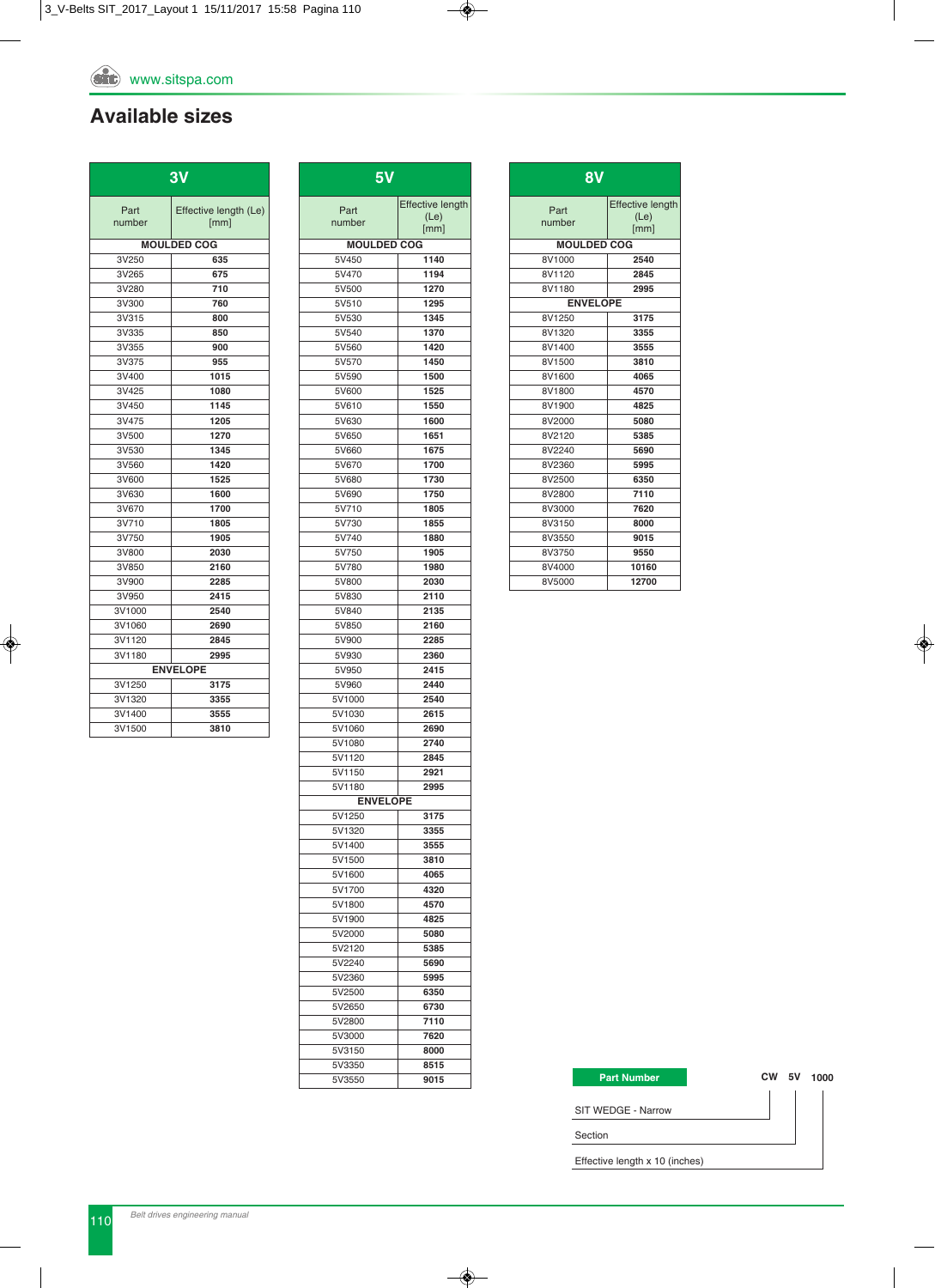### **WEDGE 3V (MC)**

|                                                | <b>Rated power [kW]</b> |      |      |      |      |      |       |      |      |      |       |       |                 |                               |                          |                          |                          |                          |                          |                          |
|------------------------------------------------|-------------------------|------|------|------|------|------|-------|------|------|------|-------|-------|-----------------|-------------------------------|--------------------------|--------------------------|--------------------------|--------------------------|--------------------------|--------------------------|
| $P$ itch                                       |                         |      |      |      |      |      |       |      |      |      |       |       |                 |                               |                          |                          |                          |                          |                          |                          |
| $r_{Dm}$ .<br>$\Theta$ [mm]<br>faster<br>shaft | 56                      | 60   | 63   | 67   | 71   | 75   | 80    | 85   | 90   | 100  | 112   | 118   | 125             | 132                           | 140                      | 150                      | 160                      | 180                      | 200                      | 280                      |
| 100                                            | 0,09                    | 0,10 | 0,12 | 0,13 | 0,14 | 0,16 | 0,17  | 0,19 | 0,21 | 0,26 | 0,29  | 0,31  | 0,33            | 0,35                          | 0,38                     | 0,41                     | 0,46                     | 0,49                     | 0,58                     | 0,79                     |
| 200                                            | 0,16                    | 0,19 | 0,21 | 0,24 | 0,26 | 0,30 | 0,32  | 0,35 | 0,40 | 0,49 | 0,54  | 0,59  | 0,63            | 0,68                          | 0,72                     | 0,79                     | 0,87                     | 0,93                     | 1,10                     | 1,51                     |
| 300                                            | 0,23                    | 0,27 | 0,31 | 0,35 | 0,38 | 0,43 | 0,46  | 0,51 | 0,59 | 0,70 | 0,79  | 0,85  | 0,91            | 0,98                          | 1,05                     | 1,15                     | 1,26                     | 1,35                     | 1,60                     | 2,19                     |
| 400                                            | 0,29                    | 0,35 | 0,40 | 0,44 | 0,49 | 0,55 | 0,60  | 0,67 | 0,76 | 0,91 | 1,03  | 1,10  | 1,18            | 1,27                          | 1,37                     | 1,49                     | 1,64                     | 1,76                     | 2,10                     | 2,86                     |
| 500                                            | 0,36                    | 0,42 | 0,48 | 0,54 | 0,60 | 0,68 | 0,74  | 0,82 | 0,93 | 1,11 | 1,26  | 1,35  | 1,45            | 1,57                          | 1,68                     | 1,82                     | 2,01                     | 2,16                     | 2,57                     | 3,51                     |
| 600                                            | 0,42                    | 0,49 | 0,56 | 0,63 | 0,70 | 0,79 | 0,87  | 0,96 | 1,10 | 1,31 | 1,49  | 1,60  | 1,71            | 1,85                          | 1,98                     | 2,15                     | 2,38                     | 2,55                     | 3,04                     | 4,14                     |
| 700                                            | 0,48                    | 0,56 | 0,64 | 0,72 | 0,80 | 0,91 | 0,99  | 1,10 | 1,26 | 1,51 | 1,71  | 1,84  | 1,97            | 2,13                          | 2,28                     | 2,49                     | 2,74                     | 2,94                     | 3,49                     | 4,77                     |
| 800                                            | 0,53                    | 0,63 | 0,72 | 0,81 | 0,90 | 1,02 | 1,12  | 1,24 | 1,42 | 1,70 | 1,93  | 2,07  | 2,22            | 2,40                          | 2,57                     | 2,80                     | 3,09                     | 3,32                     | 3,94                     | 5,37                     |
| 900                                            | 0,59                    | 0,69 | 0,79 | 0,90 | 1,00 | 1,13 | 1,24  | 1,38 | 1,57 | 1,89 | 2,14  | 2,30  | 2,47            | 2,66                          | 2,86                     | 3,12                     | 3,43                     | 3,69                     | 4,38                     | 5,96                     |
| 1000                                           | 0,64                    | 0,75 | 0,87 | 0,99 | 1,10 | 1,24 | 1,36  | 1,51 | 1,73 | 2,07 | 2,35  | 2,54  | 2,71            | 2,93                          | 3,14                     | 3,43                     | 3,78                     | 4,06                     | 4,82                     | 6,55                     |
| 1100                                           | 0,69                    | 0,82 | 0,94 | 1,07 | 1,19 | 1,35 | 1,48  | 1,64 | 1,88 | 2,26 | 2,56  | 2,76  | 2,96            | 3,19                          | 3,42                     | 3,73                     | 4,11                     | 4,42                     | 5,24                     | 7,12                     |
| 1200                                           | 0,74                    | 0,88 | 1,01 | 1,15 | 1,28 | 1,46 | 1,60  | 1,77 | 2,03 | 2,44 | 2,77  | 2,98  | 3,19            | 3,45                          | 3,70                     | 4,03                     | 4,44                     | 4,77                     | 5,66                     | 7,67                     |
| 1300                                           | 0,79                    | 0,94 | 1,08 | 1,15 | 1,38 | 1,57 | 1,71  | 1,90 | 2,18 | 2,62 | 2,97  | 3,20  | 3,43            | 3,70                          | 3,97                     | 4,33                     | 4,77                     | 5,13                     | 6,07                     | 8,21                     |
| 1400                                           | 0,84                    | 1,00 | 1,15 | 1,31 | 1,46 | 1,67 | 1,82  | 2,02 | 2,33 | 2,79 | 3,18  | 3,42  | 3,66            | 3,95                          | 4,24                     | 4,63                     | 5,10                     | 5,46                     | 6,47                     | 8,74                     |
| 1500                                           | 0,89                    | 1,06 | 1,22 | 1,39 | 1,55 | 1,77 | 1,93  | 2,15 | 2,47 | 2,97 | 3,38  | 3,63  | 3,89            | 4,20                          | 4,51                     | 4,91                     | 5,41                     | 5,80                     | 6,87                     | 9,24                     |
| 1600                                           | 0,93                    | 1,12 | 1,29 | 1,46 | 1,64 | 1,88 | 2,04  | 2,27 | 2,62 | 3,15 | 3,57  | 3,85  | 4,12            | 4,44                          | 4,77                     | 5,19                     | 5,72                     | 6,14                     | 7,26                     | 9,74                     |
| 1700                                           | 0,99                    | 1,17 | 1,36 | 1,54 | 1,73 | 1,97 | 2,15  | 2,40 | 2,76 | 3,32 | 3,77  | 4,05  | 4,34            | 4,68                          | 5,02                     | 5,48                     | 6,03                     | 6,46                     | 7,64                     | 10,22                    |
| 1800                                           | 1,03                    | 1,23 | 1,43 | 1,62 | 1,82 | 2,07 | 2,27  | 2,52 | 2,90 | 3,49 | 3,96  | 4,26  | 4,57            | 4,93                          | 5,28                     | 5,75                     | 6,33                     | 6,79                     | 8,01                     | 10,69                    |
| 1900                                           | 1,07                    | 1,28 | 1,49 | 1,69 | 1,90 | 2,17 | 2,37  | 2,64 | 3,04 | 3,65 | 4,15  | 4,46  | 4,78            | 5,16                          | 5,53                     | 6,02                     | 6,63                     | 7,10                     | 8,38                     | 11,13                    |
| 2000                                           | 1,12                    | 1,34 | 1,55 | 1,76 | 1,99 | 2,27 | 2,48  | 2,76 | 3,18 | 3,82 | 4,33  | 4,66  | 4,99            | 5,39                          | 5,78                     | 6,29                     | 6,92                     | 7,41                     | 8,73                     | 11,56                    |
| 2100                                           | 1,16                    | 1,39 | 1,62 | 1,84 | 2,07 | 2,36 | 2,58  | 2,88 | 3,31 | 3,98 | 4,52  | 4,86  | 5,21            | 5,62                          | 6,02                     | 6,55                     | 7,21                     | 7,71                     | 9,07                     | 11,97                    |
| 2200                                           | 1,21                    | 1,44 | 1,68 | 1,91 | 2,15 | 2,46 | 2,68  | 2,99 | 3,44 | 4,14 | 4,70  | 5,06  | 5,42            | 5,84                          | 6,26                     | 6,81                     | 7,49                     | 8,02                     | 9,41                     | 12,36                    |
| 2300                                           | 1,25                    | 1,49 | 1,74 | 1,99 | 2,23 | 2,55 | 2,79  | 3,10 | 3,57 | 4,30 | 4,88  | 5,25  | 5,63            | 6,07                          | 6,50                     | 7,07                     | 7,77                     | 8,30                     | 9,74                     | 12,73                    |
| 2400                                           | 1,29                    | 1,54 | 1,80 | 2,06 | 2,31 | 2,64 | 2,89  | 3,22 | 3,71 | 4,46 | 5,06  | 5,44  | 5,82            | 6,28                          | 6,73                     | 7,32                     | 8,03                     | 8,59                     | 10,06                    | 13,08                    |
| 2500                                           | 1,33                    | 1,60 | 1,86 | 2,13 | 2,39 | 2,74 | 2,99  | 3,33 | 3,84 | 4,62 | 5,24  | 5,63  | 6,03            | 6,49                          | 6,96                     | 7,56                     | 8,30                     | 8,87                     | 10,37                    | 13,41                    |
| 2600                                           | 1,38                    | 1,65 | 1,92 | 2,19 | 2,46 | 2,82 | 3,09  | 3,44 | 3,96 | 4,77 | 5,41  | 5,82  | 6,23            | 6,71                          | 7,18                     | 7,80                     | 8,55                     | 9,14                     | 10,66                    | 13,72                    |
| 2700                                           | 1,41                    | 1,70 | 1,98 | 2,27 | 2,54 | 2,91 | 3,18  | 3,55 | 4,09 | 4,92 | 5,57  | 6,00  | 6,42            | 6,91                          | 7,41                     | 8,04                     | 8,81                     | 9,41                     | 10,96                    | 14,00                    |
| 2800                                           | 1,45                    | 1,74 | 2,04 | 2,33 | 2,62 | 3,00 | 3,29  | 3,66 | 4,21 | 5,07 | 5,74  | 6,18  | 6,61            | 7,12                          | 7,62                     | 8,27                     | 9,05                     | 9,66                     | 11,23                    | 14,26                    |
| 2900                                           | 1,49                    | 1,79 | 2,10 | 2,40 | 2,69 | 3,09 | 3,38  | 3,77 | 4,34 | 5,21 | 5,91  | 6,36  | 6,80            | 7,32                          | 7,83                     | 8,49                     | 9,30                     | 9,91                     | 11,50                    | 14,50                    |
| 3000                                           | 1,53                    | 1,84 | 2,15 | 2,46 | 2,77 | 3,17 | 3,47  | 3,87 | 4,46 | 5,36 | 6,07  | 6,53  | 6,99            | 7,52                          | 8,04                     | 8,71                     | 0,42                     | 10,16                    | 11,75                    | 51,49                    |
| 3100                                           | 1,60                    | 1,93 | 2,27 | 2,59 | 2,91 | 3,34 | 3,66  | 4,08 | 4,70 | 5,65 | 6,39  | 6,87  | 7,35            | 7,90                          | 8,44                     | 9,14                     | 9,98                     | 10,62                    | 12,23                    | 15,06                    |
| 3200                                           | 1,68                    | 2,02 | 2,38 | 2,71 | 3,06 | 3,51 | 3,84  | 4,28 | 4,93 | 5,92 | 6,70  | 7,20  | 7,69            | 8,27                          | 8,82                     | 9,54                     | 10,40                    | 11,05                    | 12,66                    | 15,30                    |
| 3300                                           | 1,74                    | 2,11 | 2,48 | 2,84 | 3,20 | 3,67 | 4,02  | 4,48 | 5,16 | 6,19 | 7,00  | 7,52  | 8,02            | 8,61                          | 9,19                     | 9,92                     | 10,79                    | 11,44                    | 13,04                    | 15,43                    |
| 3400                                           | 1,82                    | 2,20 | 2,58 | 2,96 | 3,33 | 3,82 | 4,19  | 4,67 | 5,38 | 6,45 | 7,29  | 7,82  | 8,34            | 8,94                          | 9,53                     | 10,27                    | 11,16                    | 11,80                    | 13,36                    |                          |
| 3500                                           | 1,88                    | 2,28 | 2,68 | 3,07 | 3,46 | 3,98 | 4,35  | 4,85 | 5,59 | 6,70 | 7,56  | 8,11  | 8,64            | 9,26                          | 9,85                     | 10,60                    | 11,49                    | 12,13                    | 13,63                    |                          |
| 3600                                           | 1,94                    | 2,36 | 2,78 | 3,18 | 3,60 | 4,13 | 4,52  | 5,04 | 5,79 | 6,94 | 7,82  | 8,38  | 8,93            | 9,55                          | 10,16                    | 10,91                    | 11,78                    | 12,42                    | 13,84                    |                          |
| 3700                                           | 2,01                    | 2,44 | 2,88 | 3,29 | 3,72 | 4,27 | 4,68  | 5,21 | 5,99 | 7,17 | 8,07  | 8,65  | 9,20            | 9,83                          | 10,44                    | 11,19                    | 12,05                    | 12,66                    | 13,99                    | ÷                        |
| 3800                                           | 2,07                    | 2,52 | 2,96 | 3,40 | 3,84 | 4,41 | 4,83  | 5,38 | 6,18 | 7,39 | 8,32  | 8,90  | 9,45            | 10,09                         | 10,69                    | 11,44                    | 12,28                    | 12,87                    | 14,08                    |                          |
| 3900                                           | 2,13                    | 2,59 | 3,05 | 3,51 | 3,96 | 4,54 | 4,98  | 5,54 | 6,37 | 7,60 | 8,54  | 9,13  | 9,69            | 10,33                         | 10,93                    | 11,66                    | 12,48                    | 13,03                    | 14,10                    |                          |
| 4000                                           | 2,18                    | 2,66 | 3,14 | 3,60 | 4,07 | 4,68 | 5,12  | 5,70 | 6,55 | 7,80 | 8,75  | 9,35  | 9,91            |                               | $10,55$   11,14   11,86  |                          | 12,63                    | 13,16                    |                          |                          |
| 4100                                           | 2,23                    | 2,73 | 3,22 | 3,71 | 4,18 | 4,80 | 5,26  | 5,85 | 6,71 | 7,99 | 8,95  | 9,55  | 10, 11          | 10,74 11,33                   |                          | 12,02                    | 12,76                    | 13,23                    | $\blacksquare$           | $\overline{\phantom{a}}$ |
| 4200                                           | 2,28                    | 2,79 | 3,30 | 3,79 | 4,29 | 4,92 | 5,39  | 5,99 | 6,88 | 8,17 | 9,14  | 9,73  | 10,29           | $10,91$ 11,49                 |                          | 12,15                    | 12,83                    | 13,25                    | $\frac{1}{2}$            | $\overline{\phantom{a}}$ |
| 4300                                           | 2,33                    | 2,86 | 3,38 | 3,88 | 4,38 | 5,04 | 5,52  | 6,13 | 7,03 | 8,34 | 9,31  | 9,90  |                 | $10,46$   11,07   11,61       |                          | 12,25                    | 12,88                    | $\blacksquare$           | ÷,                       | $\overline{\phantom{a}}$ |
| 4400                                           | 2,38                    | 2,92 | 3,45 | 3,97 | 4,49 | 5,15 | 5,63  | 6,27 | 7,18 | 8,49 | 9,46  | 10,05 |                 | 10,60   11,19   11,72         |                          | 12,31                    | 12,87                    | $\overline{\phantom{a}}$ |                          | $\overline{\phantom{a}}$ |
| 4500                                           | 2,42                    | 2,98 | 3,52 | 4,05 | 4,57 | 5,26 | 5,75  | 6,39 | 7,31 | 8,64 | 9,60  | 10,19 | 10,71           | $11,30$   11,80               |                          | 12,34                    | $\sim$                   | $\overline{\phantom{a}}$ | ÷,                       | $\overline{\phantom{a}}$ |
| 4600                                           | 2,46                    | 3,03 | 3,59 | 4,13 | 4,66 | 5,35 | 5,86  | 6,51 | 7,43 | 8,77 | 9,73  | 10,30 |                 | 10,82   11,37   11,84         |                          | 12,33                    | $\blacksquare$           | $\overline{\phantom{a}}$ | $\overline{\phantom{m}}$ | $\overline{\phantom{a}}$ |
| 4700                                           | 2,50                    | 3,08 | 3,65 | 4,21 | 4,75 | 5,45 | 5,96  | 6,62 | 7,55 | 8,89 | 9,84  |       |                 | 10,40   10,90   11,42   11,85 |                          | 12,29                    | $\overline{\phantom{a}}$ | $\blacksquare$           | ٠                        | $\overline{\phantom{a}}$ |
| 4800                                           | 2,54                    | 3,13 | 3,71 | 4,28 | 4,83 | 5,54 | 6,06  | 6,72 | 7,66 | 8,99 | 9,93  | 10,47 | 10,95           | $11,44$ 11,84                 |                          | $\overline{\phantom{a}}$ | $\overline{\phantom{a}}$ | ÷,                       |                          | $\overline{\phantom{a}}$ |
| 4900                                           | 2,57                    | 3,18 | 3,77 | 4,35 | 4,91 | 5,63 | 6, 15 | 6,82 | 7,77 | 9,09 | 10,00 | 10,53 |                 | 10,99 11,44 11,80             |                          | $\overline{\phantom{a}}$ | $\blacksquare$           | $\overline{\phantom{a}}$ | ÷,                       | $\blacksquare$           |
| 5000                                           | 2,60                    | 3,22 | 3,82 | 4,41 | 4,98 | 5,71 | 6,24  | 6,91 | 7,85 | 9,16 | 10,06 | 10,57 | $10,99$   11,41 |                               | $\overline{\phantom{a}}$ | $\overline{\phantom{a}}$ | $\overline{\phantom{a}}$ | $\frac{1}{2}$            | $\overline{\phantom{m}}$ | $\overline{\phantom{a}}$ |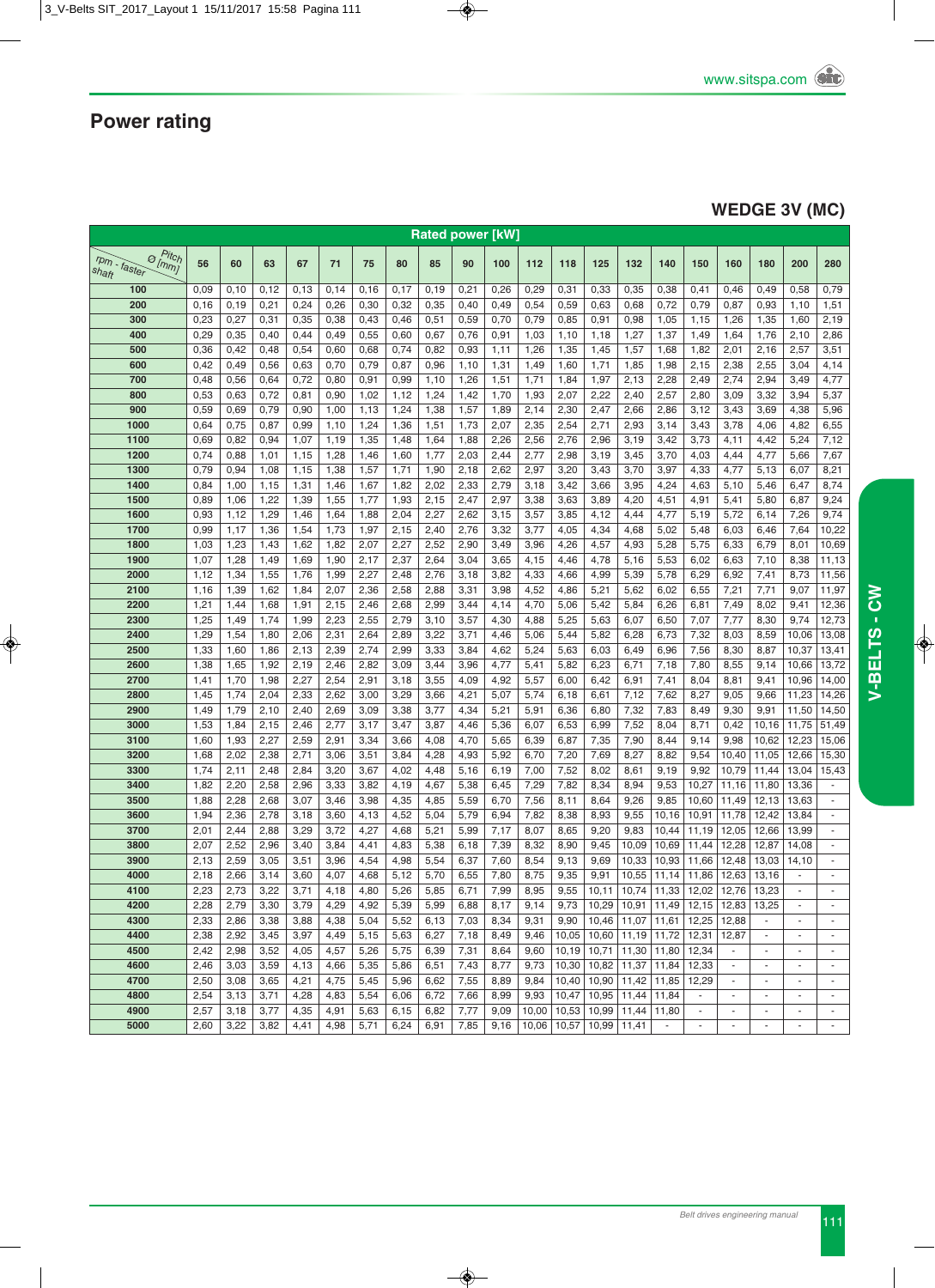#### **WEDGE 3V (MC)**

|                             |      |      |       |       | <b>Additional power [kW]</b> |       |       |       |       |       |
|-----------------------------|------|------|-------|-------|------------------------------|-------|-------|-------|-------|-------|
| rpm - faster<br>Drive ratio | 1.00 | 1.02 | 1.06  | 1.12  | 1.19                         | 1.27  | 1.39  | 1.58  | 1.95  | oltre |
| shaft                       | 1.01 | 1.05 | 1.11  | 1.18  | 1.26                         | 1.38  | 1.57  | 1.94  | 3.38  | 3.39  |
| 100                         | 0,00 | 0,00 | 0,00  | 0,01  | 0,01                         | 0,01  | 0,01  | 0,01  | 0,01  | 0,01  |
| 200                         | 0,00 | 0,00 | 0,01  | 0,01  | 0,01                         | 0,01  | 0,02  | 0,02  | 0,02  | 0,02  |
| 300                         | 0,00 | 0,00 | 0,01  | 0,01  | 0,02                         | 0,02  | 0,03  | 0,04  | 0,04  | 0,04  |
| 400                         | 0,00 | 0,01 | 0,01  | 0,02  | 0,03                         | 0,04  | 0,04  | 0,04  | 0,05  | 0,05  |
| 500                         | 0,00 | 0,01 | 0,01  | 0,02  | 0,04                         | 0,04  | 0,05  | 0,06  | 0,06  | 0,07  |
| 600                         | 0,00 | 0,01 | 0,01  | 0,03  | 0,04                         | 0,05  | 0,06  | 0,07  | 0,07  | 0,07  |
| 700                         | 0,00 | 0,01 | 0,02  | 0,04  | 0,05                         | 0,06  | 0,07  | 0,08  | 0,08  | 0,09  |
| 800                         | 0,00 | 0,01 | 0,02  | 0,04  | 0,06                         | 0,07  | 0,08  | 0,09  | 0,10  | 0,10  |
| 900                         | 0,00 | 0,01 | 0,03  | 0,04  | 0,06                         | 0,07  | 0,09  | 0, 10 | 0,11  | 0,12  |
| 1000                        | 0,00 | 0,01 | 0,03  | 0,05  | 0,07                         | 0,08  | 0, 10 | 0,11  | 0,12  | 0, 13 |
| 1100                        | 0,00 | 0,01 | 0,03  | 0,06  | 0,07                         | 0,10  | 0,11  | 0,13  | 0, 13 | 0,14  |
| 1200                        | 0,00 | 0,01 | 0,04  | 0,06  | 0,08                         | 0, 10 | 0, 12 | 0, 13 | 0, 15 | 0, 15 |
| 1300                        | 0,00 | 0,01 | 0,04  | 0,07  | 0,09                         | 0,11  | 0, 13 | 0, 15 | 0,15  | 0,17  |
| 1400                        | 0,00 | 0,01 | 0,04  | 0,07  | 0,10                         | 0,12  | 0,14  | 0, 15 | 0,17  | 0, 18 |
| 1500                        | 0,00 | 0,01 | 0,04  | 0,07  | 0,10                         | 0, 13 | 0, 15 | 0,17  | 0,18  | 0, 19 |
| 1600                        | 0,00 | 0,01 | 0,04  | 0,08  | 0,11                         | 0, 13 | 0, 15 | 0, 18 | 0, 19 | 0,21  |
| 1700                        | 0,00 | 0,01 | 0,05  | 0,09  | 0,12                         | 0,14  | 0,17  | 0, 19 | 0,21  | 0,21  |
| 1800                        | 0,00 | 0,02 | 0,05  | 0,09  | 0, 13                        | 0, 15 | 0, 18 | 0,20  | 0,21  | 0,23  |
| 1900                        | 0,00 | 0,02 | 0,06  | 0,10  | 0, 13                        | 0, 16 | 0, 18 | 0,21  | 0,23  | 0,24  |
| 2000                        | 0,00 | 0,02 | 0,06  | 0,10  | 0,14                         | 0,17  | 0,20  | 0,22  | 0,24  | 0,26  |
| 2100                        | 0,00 | 0,02 | 0,06  | 0,10  | 0, 15                        | 0, 18 | 0,21  | 0,24  | 0,25  | 0,26  |
| 2200                        | 0,00 | 0,02 | 0,07  | 0,11  | 0, 15                        | 0, 18 | 0,21  | 0,24  | 0,26  | 0,28  |
| 2300                        | 0,00 | 0,02 | 0,07  | 0,12  | 0, 16                        | 0, 19 | 0,23  | 0,26  | 0,28  | 0,29  |
| 2400                        | 0,00 | 0,02 | 0,07  | 0, 13 | 0,17                         | 0,20  | 0,24  | 0,26  | 0,29  | 0,31  |
| 2500                        | 0,00 | 0,03 | 0,07  | 0, 13 | 0,17                         | 0,21  | 0,24  | 0,28  | 0,30  | 0,32  |
| 2600                        | 0,00 | 0,03 | 0,07  | 0, 13 | 0, 18                        | 0,22  | 0,26  | 0,29  | 0,32  | 0,33  |
| 2700                        | 0,00 | 0,03 | 0,08  | 0,14  | 0, 18                        | 0,23  | 0,26  | 0,30  | 0,32  | 0,35  |
| 2800                        | 0,00 | 0,03 | 0,08  | 0,14  | 0, 19                        | 0,24  | 0,27  | 0,31  | 0,34  | 0,36  |
| 2900                        | 0,00 | 0,03 | 0,08  | 0,15  | 0,20                         | 0,24  | 0,29  | 0,32  | 0,35  | 0,37  |
| 3000                        | 0,00 | 0,03 | 0,09  | 0, 15 | 0,21                         | 0,25  | 0,29  | 0,33  | 0,36  | 0,38  |
| 3200                        | 0,00 | 0,04 | 0, 10 | 0, 16 | 0,22                         | 0,26  | 0,32  | 0,35  | 0,38  | 0,41  |
| 3400                        | 0,00 | 0,04 | 0, 10 | 0,17  | 0,24                         | 0,29  | 0,33  | 0,38  | 0,41  | 0,43  |
| 3600                        | 0,00 | 0,04 | 0, 10 | 0,18  | 0,25                         | 0,30  | 0,35  | 0,40  | 0,43  | 0,46  |
| 3800                        | 0,00 | 0,04 | 0,11  | 0, 19 | 0,26                         | 0,32  | 0,38  | 0,42  | 0,46  | 0,49  |
| 4000                        | 0,00 | 0,04 | 0,12  | 0,21  | 0,28                         | 0,34  | 0,39  | 0,44  | 0,48  | 0,51  |
| 4200                        | 0,00 | 0,04 | 0, 13 | 0,21  | 0,29                         | 0,35  | 0,41  | 0,46  | 0,51  | 0,54  |
| 4400                        | 0,00 | 0,04 | 0, 13 | 0,22  | 0,30                         | 0,37  | 0,43  | 0,49  | 0,53  | 0,56  |
| 4600                        | 0,00 | 0,05 | 0, 13 | 0,24  | 0,32                         | 0,38  | 0,45  | 0,51  | 0,55  | 0,59  |
| 4800                        | 0,00 | 0,05 | 0,14  | 0,24  | 0,33                         | 0,40  | 0,47  | 0,53  | 0,58  | 0,61  |
| 5000                        | 0,00 | 0,05 | 0, 15 | 0,26  | 0,35                         | 0,42  | 0,49  | 0,55  | 0,60  | 0,64  |
| 5200                        | 0,00 | 0,06 | 0, 15 | 0,26  | 0,36                         | 0,43  | 0,51  | 0,57  | 0,63  | 0,66  |
| 5400                        | 0,00 | 0,06 | 0, 15 | 0,27  | 0,38                         | 0,46  | 0,53  | 0,60  | 0,65  | 0,69  |
| 5600                        | 0,00 | 0,06 | 0,16  | 0,29  | 0,39                         | 0,47  | 0,55  | 0,62  | 0,68  | 0,71  |
| 5800                        | 0,00 | 0,06 | 0,17  | 0,29  | 0,40                         | 0,49  | 0,57  | 0,64  | 0,70  | 0,74  |
| 6000                        | 0,00 | 0,07 | 0, 18 | 0,30  | 0,41                         | 0,50  | 0,59  | 0,66  | 0,72  | 0,76  |
| 6200                        | 0,00 | 0,07 | 0, 18 | 0,32  | 0,43                         | 0,52  | 0,61  | 0,68  | 0,75  | 0,79  |
| 6400                        | 0,00 | 0,07 | 0, 18 | 0,32  | 0,44                         | 0,54  | 0,63  | 0,71  | 0,77  | 0,82  |
| 6600                        | 0,00 | 0,07 | 0, 19 | 0,34  | 0,46                         | 0,55  | 0,65  | 0,73  | 0,79  | 0,85  |
| 6800                        | 0,00 | 0,07 | 0,20  | 0,35  | 0,47                         | 0,57  | 0,67  | 0,75  | 0,82  | 0,87  |
| 7000                        | 0,00 | 0,07 | 0,21  | 0,35  | 0,49                         | 0,59  | 0,68  | 0,77  | 0,85  | 0,89  |
|                             |      |      |       |       |                              |       |       |       |       |       |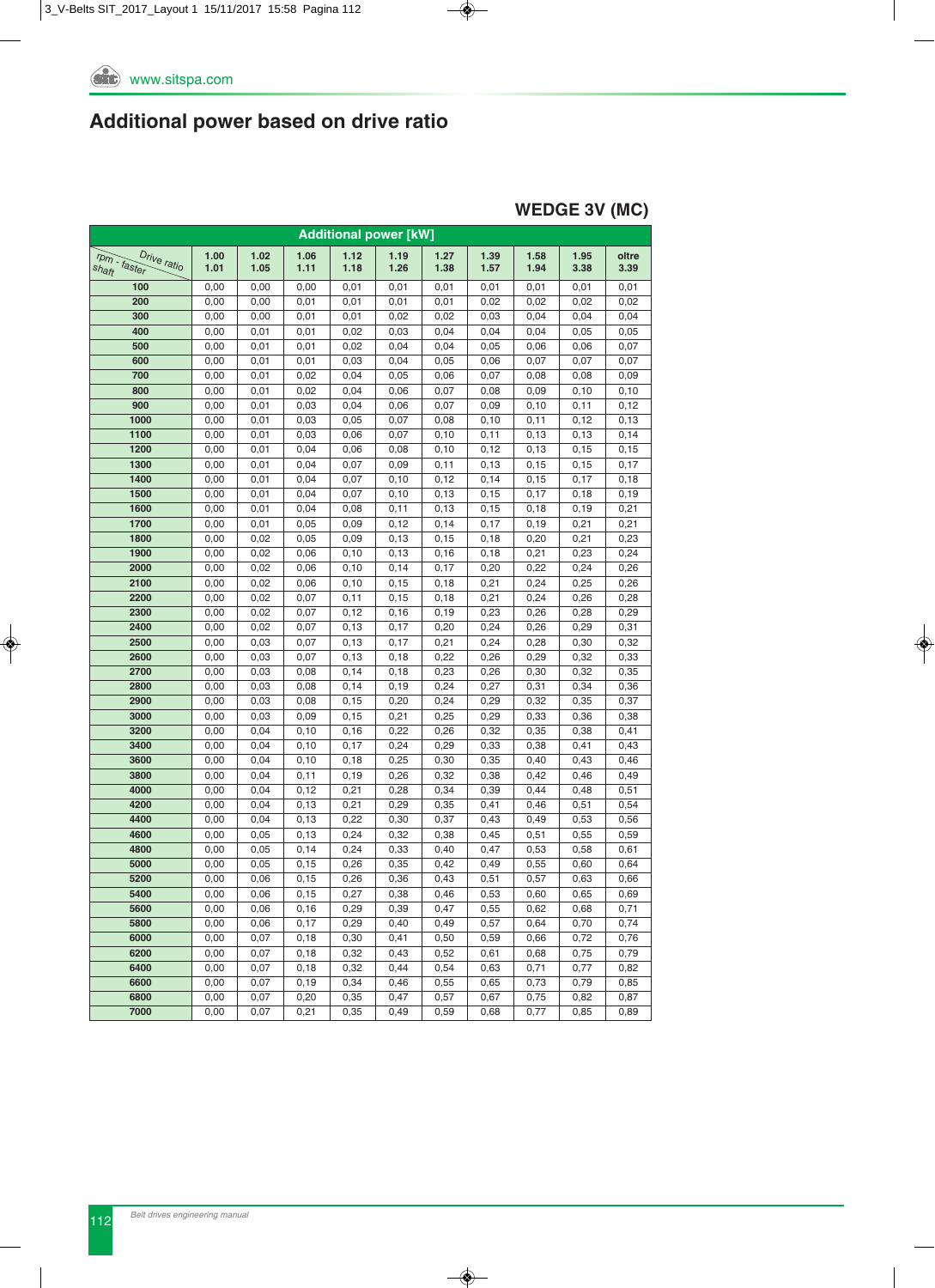### **WEDGE 3V (E)**

|                                       |      |              |              |      |              |              |              |              | <b>Rated power [kW]</b> |              |              |                   |              |              |              |                          |                        |                          |                          |                          |
|---------------------------------------|------|--------------|--------------|------|--------------|--------------|--------------|--------------|-------------------------|--------------|--------------|-------------------|--------------|--------------|--------------|--------------------------|------------------------|--------------------------|--------------------------|--------------------------|
| o Pitch<br>$r_{Dm}$ - faster<br>shaft | 56   | 60           | 63           | 67   | 71           | 75           | 80           | 85           | 90                      | 100          | 112          | 118               | 125          | 132          | 140          | 150                      | 160                    | 180                      | 200                      | 280                      |
| 100                                   | 0,07 | 0,08         | 0,10         | 0,11 | 0,13         | 13,97        | 0,15         | 0,17         | 0,20                    | 0,24         | 0,27         | 0,29              | 0,32         | 0,35         | 0,37         | 0,40                     | 0,45                   | 0,48                     | 0,57                     | 0,79                     |
| 200                                   | 0,12 | 0,15         | 0,18         | 0,20 | 0,23         | 0,26         | 0,29         | 0,32         | 0,37                    | 0,45         | 0,51         | 0,55              | 0,60         | 0,65         | 0,70         | 0,76                     | 0,85                   | 0,90                     | 1,09                     | 1,50                     |
| 300                                   | 0,17 | 0,21         | 0,24         | 0,28 | 0,32         | 0,37         | 0,40         | 0,46         | 0,53                    | 0,65         | 0,74         | 0,80              | 0,86         | 0,93         | 1,01         | 1,10                     | 1,22                   | 1,32                     | 1,57                     | 2,17                     |
| 400                                   | 0,21 | 0,26         | 0,31         | 0,36 | 0,40         | 0,47         | 0,52         | 0,59         | 0,68                    | 0,84         | 0,96         | 1,04              | 1,12         | 1,21         | 1,30         | 1,43                     | 1,58                   | 1,71                     | 2,04                     | 2,82                     |
| 500                                   | 0,25 | 0,31         | 0,37         | 0,43 | 0,49         | 0,57         | 0,63         | 0,71         | 0,83                    | 1,01         | 1,17         | 1,26              | 1,36         | 1,48         | 1,60         | 1,74                     | 1,93                   | 2,09                     | 2,50                     | 3,45                     |
| 600                                   | 0,28 | 0,35         | 0,43         | 0,50 | 0,57         | 0,67         | 0,74         | 0,84         | 0,98                    | 1,20         | 1,38         | 1,49              | 1,60         | 1,74         | 1,88         | 2,06                     | 2,28                   | 2,46                     | 2,95                     | 4,07                     |
| 700                                   | 0,32 | 0,40         | 0,49         | 0,57 | 0,65         | 0,76         | 0,85         | 0,96         | 1,12                    | 1,37         | 1,57         | 1,71              | 1,84         | 1,99         | 2,15         | 2,36                     | 2,62                   | 2,82                     | 3,38                     | 4,66                     |
| 800                                   | 0,35 | 0,44         | 0,54         | 0,63 | 0,73         | 0,85         | 0,95         | 1,07         | 1,25                    | 1,54         | 1,77         | 1,92              | 2,07         | 2,24         | 2,43         | 2,65                     | 2,95                   | 3,18                     | 3,81                     | 5,24                     |
| 900                                   | 0,38 | 0,49         | 0,59         | 0,70 | 0,80         | 0,94         | 1,04         | 1,18         | 1,39                    | 1,71         | 1,96         | 2,13              | 2,29         | 2,49         | 2,69         | 2,95                     | 3,27                   | 3,53                     | 4,22                     | 5,81                     |
| 1000                                  | 0,41 | 0,53         | 0,64         | 0,76 | 0,88         | 1,03         | 1,14         | 1,29         | 1,52                    | 1,87         | 2,15         | 2,33              | 2,52         | 2,74         | 2,95         | 3,24                     | 3,59                   | 3,87                     | 4,63                     | 6,36                     |
| 1100                                  | 0,43 | 0,57         | 0,69         | 0,82 | 0,94         | 1,11         | 1,24         | 1,40         | 1,65                    | 2,03         | 2,34         | 2,54              | 2,74         | 2,97         | 3,21         | 3,52                     | 3,90                   | 4,21                     | 5,03                     | 6,89                     |
| 1200                                  | 0,46 | 0,60         | 0,74         | 0,88 | 1,01         | 1,19         | 1,33         | 1,51         | 1,77                    | 2,19         | 2,52         | 2,74              | 2,95         | 3,21         | 3,46         | 3,79                     | 4,21                   | 4,54                     | 5,42                     | 7,41                     |
| 1300                                  | 0,49 | 0,64         | 0,79         | 0,93 | 1,08         | 1,27         | 1,42         | 1,61         | 1,90                    | 2,35         | 2,70         | 2,93              | 3,16         | 3,43         | 3,71         | 4,07                     | 4,51                   | 4,86                     | 5,80                     | 7,91                     |
| 1400                                  | 0,51 | 0,67         | 0,83         | 0,99 | 1,15         | 1,35         | 1,51         | 1,71         | 2,02                    | 2,49         | 2,88         | 3,13              | 3,37         | 3,66         | 3,95         | 4,33                     | 4,80                   | 5,17                     | 6,17                     | 8,38                     |
| 1500                                  | 0,54 | 0,71         | 0,88         | 1,04 | 1,21         | 1,43         | 1,60         | 1,82         | 2,14                    | 2,65         | 3,05         | 3,31              | 3,57         | 3,88         | 4,18         | 4,59                     | 5,09                   | 5,48                     | 6,53                     | 8,84                     |
| 1600                                  | 0,56 | 0,74         | 0,92         | 1,10 | 1,27         | 1,51         | 1,68         | 1,92         | 2,26                    | 2,79         | 3,22         | 3,49              | 3,77         | 4,10         | 4,42         | 4,85                     | 5,37                   | 5,78                     | 6,88                     | 9,28                     |
| 1700                                  | 0,58 | 0,77         | 0,96         | 1,15 | 1,34         | 1,58         | 1,77         | 2,01         | 2,38                    | 2,94         | 3,39         | 3,68              | 3,97         | 4,31         | 4,65         | 5,10                     | 5,65                   | 6,07                     | 7,22                     | 9,70                     |
| 1800                                  | 0,60 | 0,80         | 1,00         | 1,20 | 1,40         | 1,65         | 1,85         | 2,11         | 2,49                    | 3,08         | 3,55         | 3,86              | 4,16         | 4,52         | 4,88         | 5,34                     | 5,91                   | 6,36                     | 7,55                     | 10, 10                   |
| 1900                                  | 0,62 | 0,83         | 1,04         | 1,25 | 1,46         | 1,73         | 1,93         | 2,21         | 2,60                    | 3,22         | 3,71         | 4,04              | 4,35         | 4,73         | 5,10         | 5,58                     | 6,18                   | 6,64                     | 7,88                     | 10,47                    |
| 2000                                  | 0,64 | 0,86         | 1,08         | 1,30 | 1,51         | 1,80         | 2,01         | 2,29         | 2,71                    | 3,36         | 3,88         | 4,21              | 4,54         | 4,93         | 5,31         | 5,82                     | 6,43                   | 6,91                     | 8,19                     | 10,83                    |
| 2100                                  | 0,66 | 0,89         | 1,12         | 1,35 | 1,57         | 1,87         | 2,10         | 2,39         | 2,82                    | 3,50         | 4,03         | 4,38              | 4,72         | 5,13         | 5,52         | 6,04                     | 6,68                   | 7,18                     | 8,48                     | 11,15                    |
| 2200                                  | 0,68 | 0,92         | 1,15         | 1,39 | 1,63         | 1,94         | 2,17         | 2,48         | 2,93                    | 3,63         | 4,18         | 4,54              | 4,90         | 5,32         | 5,73         | 6,27                     | 6,93                   | 7,43                     | 8,77                     | 11,45                    |
| 2300                                  | 0,69 | 0,94         | 1,19         | 1,44 | 1,68         | 2,01         | 2,24         | 2,57         | 3,04                    | 3,76         | 4,33         | 4,71              | 5,07         | 5,51         | 5,93         | 6,49                     | 7,16                   | 7,68                     | 9,04                     | 11,72                    |
| 2400                                  | 0,71 | 0,97         | 1,23         | 1,49 | 1,74         | 2,07         | 2,32         | 2,65         | 3,14                    | 3,89         | 4,49         | 4,87              | 5,24         | 5,69         | 6,13         | 6,70                     | 7,39                   | 7,92                     | 9,30                     | 11,97                    |
| 2500                                  | 0,72 | 0,99         | 1,26         | 1,52 | 1,79         | 2,14         | 2,40         | 2,74         | 3,24                    | 4,02         | 4,63         | 5,02              | 5,41         | 5,87         | 6,32         | 6,91                     | 7,61                   | 8,16                     | 9,55                     | 12,19                    |
| 2600                                  | 0,74 | 1,01         | 1,29         | 1,57 | 1,84         | 2,20         | 2,46         | 2,82         | 3,34                    | 4,14         | 4,77         | 5,18              | 5,57         | 6,04         | 6,51         | 7,10                     | 7,82                   | 8,38                     | 9,79                     | 12,38                    |
| 2700                                  | 0,75 | 1,04         | 1,32         | 1,61 | 1,89         | 2,27         | 2,54         | 2,90         | 3,44                    | 4,26         | 4,91         | 5,32              | 5,74         | 6,21         | 6,68         | 7,30                     | 8,03                   | 8,59                     | 10,01                    | 12,55                    |
| 2800                                  | 0,76 | 1,07         | 1,36         | 1,65 | 1,94         | 2,32         | 2,60         | 2,98         | 3,54                    | 4,38         | 5,04         | 5,47              | 5,89         | 6,38         | 6,86         | 7,48                     | 8,22                   | 8,80                     | 10,21                    | 12,67                    |
| 2900                                  | 0,78 | 1,09         | 1,39         | 1,69 | 1,99         | 2,38         | 2,68         | 3,06         | 3,63                    | 4,49         | 5,18         | 5,61              | 6,04         | 6,55         | 7,03         | 7,66                     | 8,41                   | 8,99                     | 10,41                    | 12,77                    |
| 3000                                  | 0,79 | 1,10         | 1,42         | 1,73 | 2,04         | 2,44         | 2,74         | 3,13         | 3,72                    | 4,61         | 5,30         | 5,75              | 6,19         | 6,70         | 7,20         | 7,84                     | 8,60                   | 9,17                     | 10,58                    | 12,83                    |
| 3100                                  | 0,81 | 1,15         | 1,48         | 1,80 | 2,13         | 2,55         | 2,87         | 3,29         | 3,90                    | 4,83         | 5,55         | 6,02              | 6,47         | 7,00         | 7,51         | 8,16                     | 8,94                   | 9,51                     | 10,89                    | 12,85                    |
| 3200                                  | 0,83 | 1,18         | 1,53         | 1,88 | 2,21         | 2,66         | 2,99         | 3,43         | 4,07                    | 5,04         | 5,79         | 6,27              | 6,74         | 7,27         | 7,80         | 8,46                     | 9,23                   | 9,80                     | 11,14                    | 12,74                    |
| 3300                                  | 0,85 | 1,21         | 1,58         | 1,94 | 2,29         | 2,77         | 3,11         | 3,57         | 4,23                    | 5,24         | 6,01         | 6,50              | 6,98         | 7,53         | 8,06         | 8,73                     | 9,49                   | 10,05                    | 11,32                    | 12,46                    |
| 3400                                  | 0,86 | 1,25         | 1,63         | 2,00 | 2,38         | 2,86         | 3,22         | 3,69         | 4,38                    | 5,42         | 6,22         | 6,72              | 7,21         | 7,77         | 8,30         | 8,96                     | 9,71                   | 10,26                    | 11,43                    |                          |
| 3500                                  | 0,88 | 1,27         | 1,67         | 2,06 | 2,45         | 2,96         | 3,32         |              | 4,53                    |              |              | 6,92              |              | 7,98         |              |                          | 9,90                   | 10,41                    |                          | ÷                        |
|                                       | 0,88 |              |              | 2,12 |              |              |              | 3,82         |                         | 5,60         | 6,41         |                   | 7,41         |              | 8,51         | 9,16                     | 10,04                  | 10,52                    | 11,46                    |                          |
| 3600<br>3700                          | 0,89 | 1,30<br>1,32 | 1,71<br>1,75 | 2,17 | 2,52<br>2,58 | 3,04<br>3,12 | 3,43<br>3,52 | 3,93<br>4,04 | 4,66<br>4,79            | 5,76<br>5,91 | 6,59<br>6,75 | 7,10<br>7,27      | 7,60<br>7,77 | 8,16<br>8,32 | 8,69<br>8,85 | 9,33<br>9,46             | 10,13                  | 10,52                    | 11,41<br>11,29           | ×,                       |
| 3800                                  | 0,89 | 1,34         | 1,78         | 2,21 | 2,64         | 3,20         |              | 4,14         | 4,91                    | 6,04         | 6,89         |                   | 7,91         | 8,46         | 8,96         | 9,57                     | 10,19                  |                          | 11,08                    |                          |
|                                       |      |              |              |      |              |              | 3,60         |              |                         |              |              | 7,41              |              |              |              |                          |                        | 10,57                    |                          |                          |
| 3900                                  | 0,89 | 1,35         | 1,81         | 2,26 | 2,69         | 3,27         | 3,68         | 4,23         | 5,02                    | 6,16         | 7,02         | 7,54              | 8,03         | 8,57         | 9,06         | 9,62                     | 10,19                  | 10,51                    | 10,77                    |                          |
| 4000                                  | 0,89 | 1,37         | 1,83         | 2,29 | 2,74         | 3,33         | 3,76         | 4,32         | 5,11                    | 6,27         | 7,13         | $\overline{7,65}$ | 8,13         | 8,65         | 9,12         |                          | $9,64$   10,13   10,38 |                          |                          |                          |
| 4100                                  | 0,88 | 1,38         | 1,85         | 2,32 | 2,79         | 3,39         | 3,82         | 4,39         | 5,20                    | 6,37         | 7,22         | 7,72              | 8,20         | 8,70         | 9,14         | 9,62                     | 10,03                  | 10,20                    |                          |                          |
| 4200                                  | 0,88 | 1,38         | 1,88         | 2,35 | 2,83         | 3,44         | 3,88         | 4,46         | 5,28                    | 6,45         | 7,30         | 7,80              | 8,24         | 8,72         | 9,13         | 9,55                     | 9,88                   | 9,96                     | $\blacksquare$           | $\blacksquare$           |
| 4300                                  | 0,86 | 1,38         | 1,88         | 2,38 | 2,86         | 3,49         | 3,94         | 4,52         | 5,35                    | 6,52         | 7,35         | 7,83              | 8,27         | 8,71         | 9,08         | 9,44                     | 9,66                   | $\overline{\phantom{a}}$ |                          |                          |
| 4400                                  | 0,85 | 1,38         | 1,90         | 2,40 | 2,89         | 3,52         | 3,99         | 4,57         | 5,41                    | 6,57         | 7,38         | 7,85              | 8,26         | 8,68         | 9,00         | 9,29                     | 9,39                   | $\overline{\phantom{a}}$ |                          | $\overline{\phantom{a}}$ |
| 4500                                  | 0,83 | 1,38         | 1,90         | 2,41 | 2,91         | 3,56         | 4,02         | 4,61         | 5,45                    | 6,60         | 7,40         | 7,85              | 8,23         | 8,60         | 8,88         | 9,09                     |                        | $\sim$                   |                          |                          |
| 4600                                  | 0,82 | 1,37         | 1,90         | 2,43 | 2,93         | 3,58         | 4,05         | 4,65         | 5,48                    | 6,62         | 7,40         | 7,81              | 8,17         | 8,50         | 8,72         | 8,84                     | $\sim$                 | $\sim$                   | $\blacksquare$           | $\overline{\phantom{a}}$ |
| 4700                                  | 0,79 | 1,35         | 1,90         | 2,43 | 2,94         | 3,60         | 4,07         | 4,67         | 5,50                    | 6,63         | 7,36         | 7,76              | 8,07         | 8,35         | 8,52         | 8,54                     | $\blacksquare$         | $\blacksquare$           |                          | $\overline{\phantom{a}}$ |
| 4800                                  | 0,76 | 1,34         | 1,89         | 2,43 | 2,95         | 3,61         | 4,09         | 4,68         | 5,51                    | 6,60         | 7,31         | 7,67              | 7,96         | 8,18         | 8,27         | $\sim$                   | $\sim$                 | $\blacksquare$           |                          | $\overline{\phantom{a}}$ |
| 4900                                  | 0,74 | 1,32         | 1,88         | 2,43 | 2,95         | 3,62         | 4,10         | 4,69         | 5,51                    | 6,57         | 7,24         | 7,57              | 7,80         | 7,96         | 7,99         | $\overline{\phantom{a}}$ | $\sim$                 | $\overline{\phantom{a}}$ |                          | $\overline{\phantom{a}}$ |
| 5000                                  | 0,71 | 1,29         | 1,87         | 2,42 | 2,95         | 3,62         | 4,09         | 4,68         | 5,49                    | 6,52         | 7,14         | 7,43              | 7,62         | 7,71         | $\sim$       | $\overline{\phantom{a}}$ | $\sim$                 | $\sim$                   | $\overline{\phantom{a}}$ | $\blacksquare$           |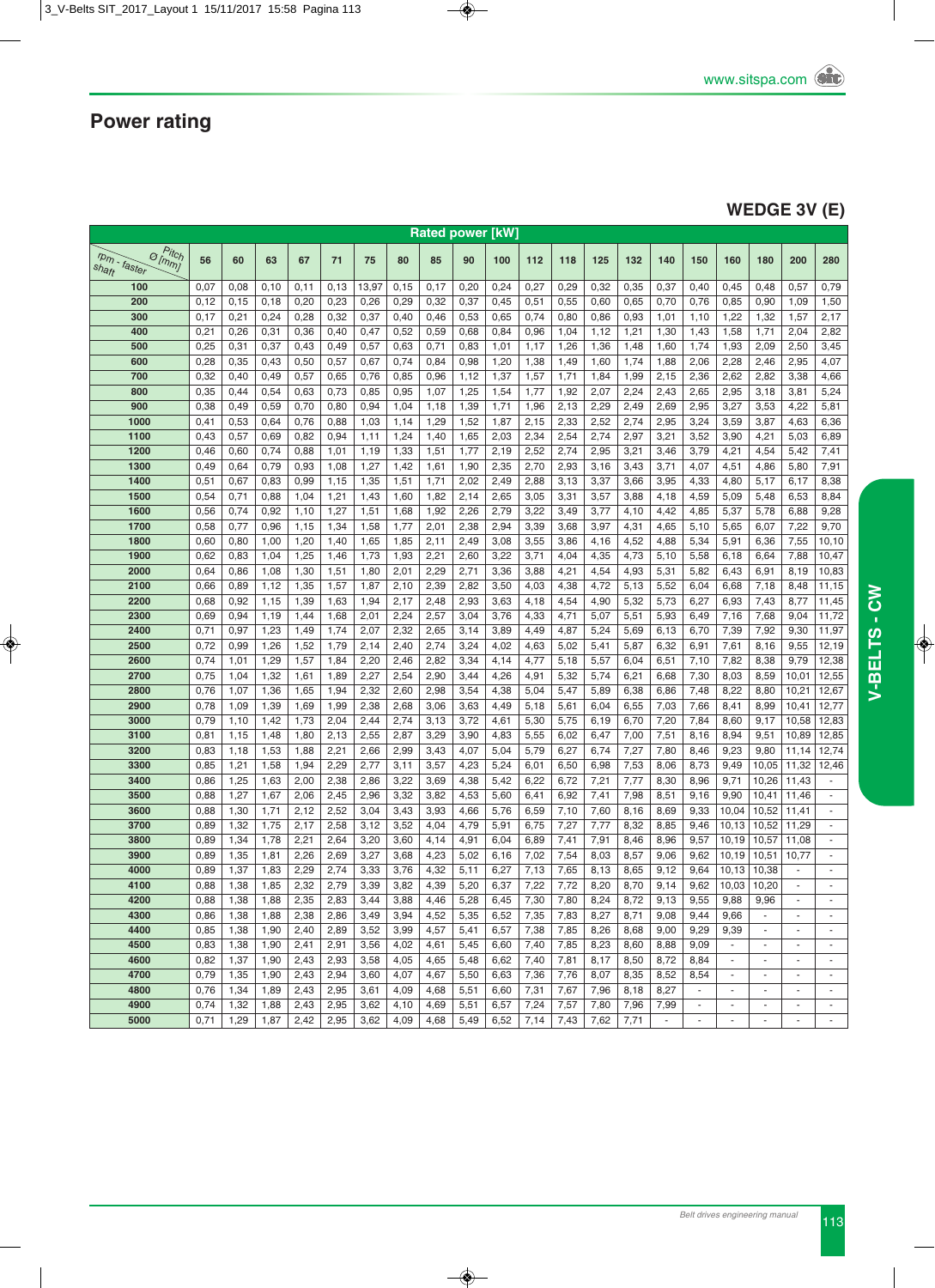### **WEDGE 3V (E)**

|                             |              |              |                |              | <b>Additional power [kW]</b> |              |              |              |              |              |
|-----------------------------|--------------|--------------|----------------|--------------|------------------------------|--------------|--------------|--------------|--------------|--------------|
| rpm - faster<br>Drive ratio | 1.00         | 1.02         | 1.06           | 1.12         | 1.19                         | 1.27         | 1.39         | 1.58         | 1.95         | oltre        |
| shaft                       | 1.01         | 1.05         | 1.11           | 1.18         | 1.26                         | 1.38         | 1.57         | 1.94         | 3.38         | 3.39         |
| 100                         | 0,00         | 0,00         | 0,00           | 0,01         | 0,01                         | 0,01         | 0,01         | 0,01         | 0,01         | 0,01         |
| 200                         | 0,00         | 0,00         | 0,01           | 0,01         | 0,01                         | 0,02         | 0,02         | 0,03         | 0,03         | 0,03         |
| 300                         | 0,00         | 0,01         | 0,01           | 0,02         | 0,03                         | 0,03         | 0,04         | 0,04         | 0,04         | 0,04         |
| 400                         | 0,00         | 0,01         | 0,01           | 0,02         | 0,04                         | 0,04         | 0,05         | 0,05         | 0,06         | 0,07         |
| 500                         | 0,00         | 0,01         | 0,01           | 0,03         | 0,04                         | 0,05         | 0,06         | 0,07         | 0,07         | 0,08         |
| 600                         | 0,00         | 0,01         | 0,02           | 0,04         | 0,05                         | 0,07         | 0,07         | 0,08         | 0,09         | 0, 10        |
| 700                         | 0,00         | 0,01         | 0,02           | 0,04         | 0,06                         | 0,07         | 0,09         | 0,10         | 0,10         | 0,11         |
| 800                         | 0,00         | 0,01         | 0,03           | 0,05         | 0,07                         | 0,08         | 0, 10        | 0,11         | 0,12         | 0, 13        |
| 900                         | 0,00         | 0,01         | 0,03           | 0,06         | 0,08                         | 0, 10        | 0,11         | 0, 13        | 0,13         | 0,14         |
| 1000                        | 0,00         | 0,01         | 0,04           | 0,07         | 0,09                         | 0, 10        | 0, 13        | 0,14         | 0, 15        | 0, 16        |
| 1100                        | 0,00         | 0,01         | 0,04           | 0,07         | 0,10                         | 0,12         | 0, 13        | 0,15         | 0, 16        | 0, 18        |
| 1200                        | 0,00         | 0,01         | 0,04           | 0,07         | 0,10                         | 0, 13        | 0, 15        | 0, 16        | 0,18         | 0, 19        |
| 1300                        | 0,00         | 0,01         | 0,04           | 0,08         | 0,11                         | 0, 13        | 0, 16        | 0,18         | 0, 19        | 0,21         |
| 1400                        | 0,00         | 0,02         | 0,05           | 0,09         | 0,12                         | 0, 15        | 0,17         | 0, 19        | 0,21         | 0,07         |
| 1500                        | 0,00         | 0,02         | 0,05           | 0,10         | 0, 13                        | 0, 15        | 0, 18        | 0,21         | 0,23         | 0,24         |
| 1600                        | 0,00         | 0,02         | 0,06           | 0,10         | 0,14                         | 0,17         | 0,20         | 0,22         | 0,24         | 0,26         |
| 1700                        | 0,00         | 0,02         | 0,06           | 0,11         | 0,15                         | 0, 18        | 0,21         | 0,24         | 0,26         | 0,27         |
| 1800                        | 0,00         | 0,02         | 0,07           | 0,11         | 0, 15                        | 0, 19        | 0,22         | 0,25         | 0,27         | 0,29         |
| 1900                        | 0,00         | 0,02         | 0,07           | 0,12         | 0, 16                        | 0,20         | 0,24         | 0,26         | 0,29         | 0,30         |
| 2000                        | 0,00         | 0,03         | 0,07           | 0, 13        | 0,17                         | 0,21         | 0,24         | 0,27         | 0,30         | 0,32         |
| 2100                        | 0,00         | 0,03         | 0,07           | 0, 13        | 0, 18                        | 0,22         | 0,26         | 0,29         | 0,32         | 0,33         |
| 2200                        | 0,00         | 0,03         | 0,08           | 0,14         | 0, 19                        | 0,23         | 0,27         | 0,30         | 0,33         | 0,35         |
| 2300                        | 0,00         | 0,03         | 0,08           | 0, 15        | 0,20                         | 0,24         | 0,28         | 0,32         | 0,35         | 0,37         |
| 2400                        | 0,00         | 0,03         | 0,09           | 0,15         | 0,21                         | 0,25         | 0,29         | 0,33         | 0,36         | 0,38         |
| 2500                        | 0,00         | 0,04         | 0,09           | 0,15         | 0,21                         | 0,26         | 0,31         | 0,35         | 0,38         | 0,40         |
| 2600                        | 0,00         | 0,04         | 0, 10          | 0, 16        | 0,22                         | 0, 13        | 0,32         | 0,36         | 0,39         | 0,41         |
| 2700                        | 0,00         | 0,04         | 0, 10          | 0,17         | 0,24                         | 0,28         | 0,33         | 0,38         | 0,40         | 0,43         |
| 2800                        | 0,00         | 0,04         | 0, 10          | 0,18         | 0,24                         | 0,29         | 0,35         | 0,38         | 0,42         | 0,44         |
| 2900                        | 0,00         | 0,04         | 0, 10          | 0,18         | 0,25                         | 0,30         | 0,35         | 0,40         | 0,43         | 0,46         |
| 3000                        | 0,00         | 0,04         | 0,11           | 0, 19        | 0,26                         | 0,32         | 0,37         | 0,41         | 0,45         | 0,48         |
| 3200                        | 0,00         | 0,04         | 0,12           | 0,20         | 0,27                         | 0,33         | 0,39         | 0,44         | 0,48         | 0,51         |
| 3400                        | 0,00         | 0,04         | 0, 13          | 0,21         | 0,29                         | 0,35         | 0,41         | 0,47         | 0,51         | 0,24         |
| 3600                        | 0,00         | 0,05         | 0, 13          | 0,23         | 0,31                         | 0,38         | 0,44         | 0,49         | 0,54         | 0,57         |
| 3800                        | 0,00         | 0,05         | 0,14           | 0,24         | 0,32                         | 0,40         | 0,46         | 0,52         | 0,57         | 0,60         |
| 4000<br>4200                | 0,00         | 0,05<br>0,06 | 0, 15          | 0,25<br>0,26 | 0,35<br>0,36                 | 0,42<br>0,44 | 0,49<br>0,51 | 0,55         | 0,60         | 0,63<br>0,67 |
| 4400                        | 0,00         | 0,06         | 0, 15<br>0, 16 | 0,28         | 0,38                         | 0,46         | 0,54         | 0,58         | 0,63         |              |
| 4600                        | 0,00<br>0,00 | 0,06         | 0,17           | 0,29         | 0,40                         | 0,48         | 0,56         | 0,60<br>0,63 | 0,66<br>0,69 | 0,70<br>0,73 |
| 4800                        | 0,00         | 0,07         | 0,18           | 0,30         | 0,41                         | 0,50         | 0,59         | 0,66         | 0,72         | 0,76         |
| 5000                        | 0,00         | 0,07         | 0, 18          | 0,32         | 0,43                         | 0,52         | 0,61         | 0,69         | 0,75         | 0,79         |
| 5200                        | 0,00         | 0,07         | 0,19           | 0,33         | 0,45                         | 0,54         | 0,63         | 0,71         | 0,78         | 0,82         |
| 5400                        | 0,00         | 0,07         | 0,20           | 0,34         | 0,46                         | 0,57         | 0,66         | 0,74         | 0,81         | 0,86         |
| 5600                        | 0,00         | 0,07         | 0,21           | 0,35         | 0,49                         | 0,59         | 0,68         | 0,77         | 0,84         | 0,89         |
| 5800                        | 0,00         | 0,08         | 0,21           | 0,37         | 0,50                         | 0,60         | 0,71         | 0,79         | 0,87         | 0,92         |
| 6000                        | 0,00         | 0,08         | 0,22           | 0,38         | 0,51                         | 0,63         | 0,74         | 0,82         | 0,90         | 0,96         |
| 6200                        | 0,00         | 0,08         | 0,23           | 0,39         | 0,54                         | 0,65         | 0,76         | 0,85         | 0,93         | 0,99         |
| 6400                        | 0,00         | 0,09         | 0,24           | 0,40         | 0,55                         | 0,67         | 0,78         | 0,88         | 0,96         | 1,01         |
| 6600                        | 0,00         | 0,09         | 0,24           | 0,42         | 0,57                         | 0,69         | 0,81         | 0,90         | 0,99         | 1,05         |
| 6800                        | 0,00         | 0,09         | 0,25           | 0,43         | 0,59                         | 0,71         | 0,83         | 0,93         | 1,02         | 1,08         |
| 7000                        | 0,00         | 0, 10        | 0,26           | 0,44         | 0,60                         | 0,73         | 0,85         | 0,96         | 1,05         | 1,11         |
|                             |              |              |                |              |                              |              |              |              |              |              |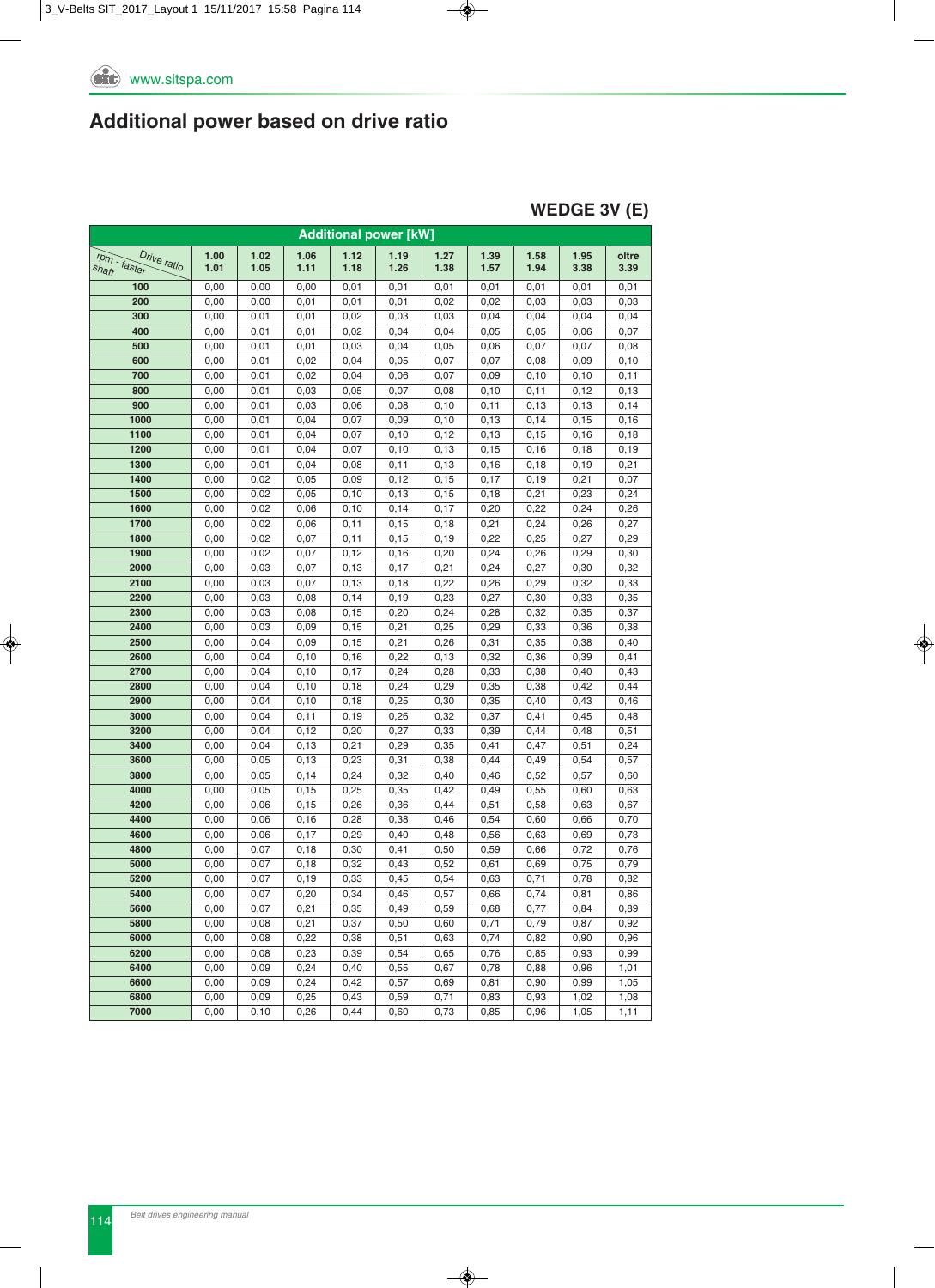### **WEDGE 5V (MC)**

| <b>Rated power [kW]</b>                            |                |                |                |                   |              |                                                                                                                   |                   |                   |                         |                |                                     |              |                      |                |                                                                                                               |                          |                |                          |                                    |                          |                          |                                  |                          |
|----------------------------------------------------|----------------|----------------|----------------|-------------------|--------------|-------------------------------------------------------------------------------------------------------------------|-------------------|-------------------|-------------------------|----------------|-------------------------------------|--------------|----------------------|----------------|---------------------------------------------------------------------------------------------------------------|--------------------------|----------------|--------------------------|------------------------------------|--------------------------|--------------------------|----------------------------------|--------------------------|
| $P$ itch<br>$\Theta$ [mm]<br>rpm - faster<br>shaft | 112            | 118            | 125            | 132               | 140          | 150                                                                                                               | 160               | 170               | 180                     | 200            | 212                                 | 224          | 236                  | 250            | 260                                                                                                           | 280                      | 290            | 300                      | 315                                | 335                      | 355                      | 380                              | 400                      |
| 100                                                | 0,52           | 0,58           | 0,64           | 0,71              | 0,79         | 0,88                                                                                                              | 0,98              | 1,07              | 1,16                    | 1,38           | 1,49                                | 1,60         | 1,66                 | 1,78           | 1,90                                                                                                          | 2,04                     | 2,13           | 2,24                     | 2,40                               | 2,56                     | 2,74                     | 2,96                             | 3,18                     |
| 200                                                | 0,96           | 1,08           | 1,19           | 1,33              | 1,47         | 1,65                                                                                                              | 1,83              | 2,01              | 2,19                    | 2,60           | 2,82                                | 3,04         | 3,15                 | 3,37           | 3,61                                                                                                          | 3,87                     | 4,04           | 4,27                     | 4,57                               | 4,87                     | 5,21                     | 5,64                             | 6,07                     |
| 300                                                | 1,37           | 1,54           | 1,71           | 1,91              | 2,11         | 2,38                                                                                                              | 2,64              | 2,90              | 3,17                    | 3,76           | 4,08                                | 4.41         | 4,57                 | 4,88           | 5,24                                                                                                          | 5,62                     | 5,88           | 6,19                     | 6,63                               | 7,07                     | 7,57                     | 8,19                             | 8,81                     |
| 400<br>500                                         | 1,76<br>2,13   | 1,98<br>2,40   | 2,20<br>2,68   | 2,46<br>3,00      | 2,73<br>3,32 | 3,07<br>3,75                                                                                                      | 3,42<br>4,18      | 3,77<br>4,60      | 4,11<br>5,02            | 4,88<br>5,97   | 5,30<br>6,49                        | 5,72<br>7,01 | 5,93<br>7,27         | 6,35<br>7,78   | 6,81<br>8,35                                                                                                  | 7,31<br>8,96             | 7,64<br>9,36   | 8,05<br>9,87             | 8,63<br>10,58                      | 9,20<br>11,27            | 9,85<br>12,07            | 10,66<br>13,06                   | 11,46<br>14,04           |
| 600                                                | 2,49           | 2,82           | 3,13           | 3,52              | 3,90         | 4,41                                                                                                              | 4,91              | 5,42              | 5,92                    | 7,03           | 7,65                                | 8,26         | 8,57                 | 9,18           | 9,84                                                                                                          |                          | 10,56 11,04    | 11,63                    | 12,47                              | 13,29 14,22 15,38        |                          |                                  | 16,53                    |
| 700                                                | 2,84           | 3,21           | 3,58           | 4,03              | 4,47         | 5,05                                                                                                              | 5,63              | 6,21              | 6,79                    | 8,07           | 8,78                                | 9,49         | 9,84                 |                | 10,54 11,30                                                                                                   | 12,13 12,68              |                | 13,36                    | 14,31                              | 15,25                    | 16,33 17,65              |                                  | 18,95                    |
| 800                                                | 3,18           | 3,60           | 4,02           | 4,52              | 5,02         | 5,68                                                                                                              | 6,34              | 6,99              | 7,65                    | 9,10           | 9,90                                | 10,69        | 11,08                |                | 11,87 12,73 13,66 14,28                                                                                       |                          |                | 15,05 16,11              |                                    | 17,16 18,36 19,84        |                          |                                  | 21,30                    |
| 900                                                | 3,52           | 3,98           | 4,45           | 5,01              | 5,57         | 6,30                                                                                                              | 7,03              | 7,76              | 8,49                    | 10,10          | 10,99                               |              |                      |                | 11,87 12,30 13,18 14,13 15,16 15,84                                                                           |                          |                |                          | 16,69 17,86 19,03 20,34 21,97      |                          |                          |                                  | 23,56                    |
| 1000                                               | 3,84           | 4,35           | 4,87           | 5,49              | 6,10         | 6,91                                                                                                              | 7,71              | 8,51              | 9,31                    | 11.08          | 12,05                               |              |                      |                | 13,02 13,50 14,46 15,49 16,62 17,37                                                                           |                          |                |                          | 18,29 19,57 20,84 22,27 24,02      |                          |                          |                                  | 25,75                    |
| 1100                                               | 4.16           | 4,71           | 5,28           | 5,95              | 6.62         | 7,50                                                                                                              | 8.38              | 9.25              | 10.12                   | 12.05          |                                     |              |                      |                | 13,10 14,15 14,67 15,70 16,83 18,05 18,86 19,85 21,23 22,59 24,12 26,00                                       |                          |                |                          |                                    |                          |                          |                                  | 27.83                    |
| 1200                                               | 4,46           | 5,07           | 5,68           | 6,41              | 7,13         | 8,08                                                                                                              | 9,03              | 9,97              | 10,91                   | 12,99          |                                     |              |                      |                | 14, 13 15, 25 15, 81 16, 93 18, 13 19, 44 20, 30 21, 37 22, 84 24, 29 25, 92 27, 91                           |                          |                |                          |                                    |                          |                          |                                  | 29.84                    |
| 1300                                               | 4,77           | 5,42           | 6,07           | 6,85              | 7,63         | 8,66                                                                                                              | 9,68              |                   | 10,69 11,69             |                |                                     |              |                      |                | 13,91   15,13   16,33   16,94   18,12   19,41   20,80   21,71   22,84   24,40   25,93   27,64   29,73   31,75 |                          |                |                          |                                    |                          |                          |                                  |                          |
| 1400                                               | 5,06           | 5,77           | 6,46           | 7,30              | 8,13         | 9,22                                                                                                              | 10,30             | 11,38 12,45       |                         | 14,82          | 16,11                               |              |                      |                | 17,39 18,02 19,28 20,65 22,11 23,08                                                                           |                          |                |                          | 24, 27 25, 91 27, 51 29, 30 31, 47 |                          |                          |                                  | 33,56                    |
| 1500                                               | 5,35           | 6,10           | 6,84           | 7,73              | 8,61         | 9,77                                                                                                              |                   | 10,93 12,07 13,20 |                         | 15,71          | 17,08                               |              |                      |                | 18,43 19,09 20,41 21,86 23,39 24,40                                                                           |                          |                |                          | 25,65 27,36 29,03 30,88 33,12      |                          |                          |                                  | 35,26                    |
| 1600                                               | 5,63           | 6,43           | 7,21           | 8,16              | 9,08         | 10,32                                                                                                             | 11,53             | 12,74 13,94       |                         | 16,58          | 18,02                               |              |                      |                | 19,44 20,14 21,53 23,03 24,63 25,68                                                                           |                          |                | 26,97                    | 28,75                              | 30,47                    | 32,38 34,67              |                                  | 36,84                    |
| 1700                                               | 5,91           | 6,75           | 7,58           | 8,57              | 9,55         | 10,85                                                                                                             | 12,13 13,40 14,66 |                   |                         | 17,42          |                                     |              |                      |                | 18,93 20,41 21,15 22,59 24,16 25,83 24,85 28,25                                                               |                          |                |                          | 30,09 31,86 33,81                  |                          |                          | 36,13                            | 38,31                    |
| 1800                                               | 6,19           | 7.07           | 7.94           | 8,98              | 10.01        | 11.37                                                                                                             | 12.72             |                   | 14,05 15,36             | 18.25          |                                     |              |                      |                | 19,83 21,37 22,13 23,64 25,25 26,98 28,11 29,48 31,36                                                         |                          |                |                          |                                    |                          |                          | 33, 16 35, 14 37, 48             | 39.67                    |
| 1900                                               | 6,46           | 7,38           | 8,30           | 9,38              |              | 10,46 11,88                                                                                                       | 13,29             | 14,68 16,05       |                         | 19,06          |                                     |              |                      |                | 20,69 22,30 23,08 24,64 26,31 28,08 29,24                                                                     |                          |                |                          | 30,65 32,56                        |                          | 34,39 36,39              | 38,73                            | 40,89                    |
| 2000<br>2100                                       | 6.72<br>6,97   | 7,68<br>7,98   | 8.63<br>8,97   | 9,77              |              | 10.90 12.38<br>10,16 11,33 12,88 14,40 15,90 17,38                                                                | 13,85 15,30 16,72 |                   |                         | 20,62          |                                     |              |                      |                | 19,85 21,54 23,19 24,01 25,61 27,33 29,15 30,33 31,76 33,70<br>22,36 24,07 24,91 26,55 28,31 30,16 31,36      |                          |                | 32,81                    | 34,77                              | 36,62                    | 38,61                    | 35,55 37,55 39,87 41,98<br>41,11 | 42,92                    |
| 2200                                               | 7,23           | 8,27           | 9,31           |                   |              | 10,54 11,76 13,36 14,94 16,50 18,02 21,36 23,16 24,91 25,77 27,45 29,24 31,12 32,34                               |                   |                   |                         |                |                                     |              |                      |                |                                                                                                               |                          |                | 33,81                    | 35,77 37,61                        |                          |                          | 39,57 41,79                      | 43,72                    |
| 2300                                               | 7.47           | 8,56           | 9.63           |                   |              | 10,91 12,17 13,83 15,47 17,07 18,64                                                                               |                   |                   |                         | 22,08          | 23,93 25,72 26,60 28,31             |              |                      |                | 30,13 32,04 33,26                                                                                             |                          |                | 34,73                    | 36,69                              | 38,51                    | 40.42                    | 42,55                            | 44.37                    |
| 2400                                               | 7,71           | 8,83           | 9,95           |                   |              | 11,27 12,58 14,29 15,97                                                                                           |                   |                   | 17,63 19,25             |                |                                     |              |                      |                | 22,78 24,67 26,50 27,39 29,14 30,98 32,89 34,12                                                               |                          |                | 35,59                    | 37,53 39,32 44,05                  |                          |                          | 43,19                            | 44,86                    |
| 2500                                               | 7,95           | 9,11           | 10,26          | 11.63             |              | 12,97 14,74 16,47                                                                                                 |                   |                   |                         |                |                                     |              |                      |                | 18,18 19,84 23,46 25,39 27,25 28,15 29,92 31,78 33,70 34,92                                                   |                          |                | 36,39                    | 38,29 40,04 41,81                  |                          |                          | 43,70                            |                          |
| 2600                                               | 8,18           | 9,38           |                |                   |              | 10,56 11,97 13,35 15,18 16,96 18,71 20,41 24,11 26,07 27,96 28,88 30,66 32,53 34,45 35,67 37,11 38,98 40,65 42,34 |                   |                   |                         |                |                                     |              |                      |                |                                                                                                               |                          |                |                          |                                    |                          |                          |                                  | ä,                       |
| 2700                                               | 8.40           | 9,63           | 10.86          |                   |              | 12,31 13,74 15,61 17,44 19,22 20,97 24,74 26,73 28,64 29,56 31,36 33,23 35,14 36,34                               |                   |                   |                         |                |                                     |              |                      |                |                                                                                                               |                          |                | 37,76                    | 39,56 41,18 42,74                  |                          |                          | $\mathbf{r}$                     | ä,                       |
| 2800                                               | 8.62           | 9.89           |                |                   |              | 11,15 12,63 14,10 16,02 17,89 19,72 21,51 25,34 27,36 29,28 30,22 32,01 33,87 35,77 36,95                         |                   |                   |                         |                |                                     |              |                      |                |                                                                                                               |                          |                | 38.33                    | 40.07 41.59                        |                          |                          |                                  | $\sim$                   |
| 2900                                               | 8,82           | 10,13          |                | 11,43 12,96       |              | 14,46 16,42 18,34 20,21 22,03                                                                                     |                   |                   |                         |                | 25,92 27,95 29,89 30,83 32,62 34,47 |              |                      |                |                                                                                                               | 36,34 37,49              |                | 38,82                    | 40,48                              | 41,89                    | $\sim$                   | ÷.                               | ÷                        |
| 3000                                               | 9,03           | 10,38          |                | 11,70 13,27 14,81 |              | 16,82 18,77 20,68 22,53                                                                                           |                   |                   |                         |                |                                     |              |                      |                | 26,47 28,52 30,47 31,40 33,18 35,01 36,84 37,96                                                               |                          |                | 39.24                    | 40.80                              | $\sim$                   |                          | ٠                                |                          |
| 3100                                               | 9,24           | 10,61          | 11,97          | 13,58             |              | 15, 15   17, 19   19, 19   21, 13   23, 00                                                                        |                   |                   |                         | 26,98          |                                     |              |                      |                | 29,05 31,00 31,93 33,70 35,50 37,28 38,36                                                                     |                          |                | 39,57                    |                                    | ä,                       | ÷,                       | ÷.                               | ä,                       |
| 3200                                               | 9.43           | 10,84          | 12,23          |                   |              | 13,87 15,47 17,57                                                                                                 |                   |                   | 19,60 21,56 23,46 27,47 |                | 29,55 31,49 32,42 34,17             |              |                      |                | 35,92                                                                                                         | 37,65                    | 38,67          | 39.81                    |                                    | ÷,                       |                          |                                  |                          |
| 3300                                               | 9,62           | 11,06          | 12,48          | 14,16             |              | 15,79 17,92                                                                                                       |                   |                   | 19,98 21,97 23,90 27,95 |                | 30,01                               |              |                      |                | 31,95 32,86 34,58 36,30                                                                                       | 37,95                    | 38,92          |                          |                                    | $\sim$                   | $\sim$                   | $\sim$                           | ä,                       |
| 3400                                               | 9,80           | 11,27          | 12,72          |                   |              | 14,43 16,10 18,26 20,36 22,38 24,31 28,38                                                                         |                   |                   |                         |                | 30,44                               |              | 32,94 33,26          | 34,95          | 36,61                                                                                                         | 38,18                    | 39,09          |                          |                                    | ÷,                       | $\sim$                   | ÷.                               |                          |
| 3500                                               | 9.98           | 11.48          | 12.96          | 14.69             |              | 16,39 18,59 20,72 22,75 24,71                                                                                     |                   |                   |                         | 28,78          | 30,84                               |              | 32,73 33,62          | 35,26          | 36,85                                                                                                         | 38.34                    |                |                          |                                    | ÷.                       | ÷.<br>÷.                 | ÷.                               | ÷.                       |
| 3600<br>3700                                       | 10,15<br>10.31 | 11,68          | 13,19<br>13.41 | 14,95             |              | 16,68 18,91 21,05 23,11 25,08<br>15,20 16,95 19,21 21,38 23,46 25,43                                              |                   |                   |                         | 29,16<br>29,50 | 31,20<br>31,51                      | 33,06        | 33,92<br>33,34 34,18 | 35,51<br>35,71 | 37,03<br>37,15                                                                                                | $\sim$                   |                |                          |                                    | ÷<br>ä,                  | $\sim$                   | ÷<br>ä,                          |                          |
| 3800                                               | 10,46          | 11.87<br>12,06 | 13,61          |                   |              | 15,44 17,22 19,50 21,69 23,78 25,76                                                                               |                   |                   |                         | 29,81          | 31,79                               | 33,58 34,39  |                      | 35,86          |                                                                                                               | $\sim$                   | ÷              |                          |                                    | ä,                       | ÷,                       | ÷.                               | ä,                       |
| 3900                                               | 10,62          | 12,24          | 13,82          | 15,66             |              | 17,47 19,77 21,98 24,08 26,06                                                                                     |                   |                   |                         | 30,09          | 32,03                               | 33,77 34,55  |                      | 35,94          |                                                                                                               | ä,                       |                |                          |                                    | ÷,                       | ÷,                       |                                  |                          |
| 4000                                               | 10.77          | 12,41          | 14.01          | 15.88             |              | 17,70 20,03 22,25 24,36 26,34                                                                                     |                   |                   |                         | 30,33          | 32,24                               | 33,92        | 34,66                |                |                                                                                                               | $\overline{\phantom{a}}$ | ÷,             | $\overline{\phantom{a}}$ | $\overline{\phantom{a}}$           | $\overline{\phantom{a}}$ | $\overline{\phantom{a}}$ | $\blacksquare$                   | ÷,                       |
| 4100                                               | 11,03          | 12,72          | 14,37          |                   |              | 16,29 18,14 20,51 22,75 24,86 26,83                                                                               |                   |                   |                         | 30,71          | 32,52                               | 34,06        | ÷.                   | $\sim$         | ÷.                                                                                                            | $\sim$                   | ä,             | ÷,                       | ÷,                                 | $\sim$                   | $\sim$                   | $\mathbf{r}$                     | $\overline{\phantom{a}}$ |
| 4200                                               | 11.27          |                |                |                   |              | 13,01 14,69 16,65 18,54 20,93 23,18 25,28 27,21                                                                   |                   |                   |                         | 30,95          | 32,62                               | ÷,           | ×.                   | $\sim$         | $\blacksquare$                                                                                                | $\sim$                   | $\blacksquare$ | $\sim$                   | $\sim$                             | $\sim$                   | $\sim$                   | $\sim$                           | $\blacksquare$           |
| 4300                                               |                | 11,49 13,26    |                |                   |              | 14,98 16,97 18,88 21,28 23,53 25,60 27,49                                                                         |                   |                   |                         | 31,04          | ÷.                                  |              | $\sim$               | $\sim$         | $\sim$                                                                                                        | ÷.                       | ÷.             | $\overline{a}$           | $\overline{a}$                     | ÷.                       | ÷.                       | ÷.                               | $\sim$                   |
| 4400                                               | 11,68          | 13,48          | 15,23          |                   |              | 17,25 19,16 21,58 23,80 25,83 27,66                                                                               |                   |                   |                         | 30.98          | $\sim$                              |              | ÷.                   | $\sim$         | $\sim$                                                                                                        | $\sim$                   | $\sim$         | $\sim$                   | $\sim$                             | ÷.                       | $\sim$                   | ä,                               | $\sim$                   |
| 4500                                               |                | 11,83 13,67    |                |                   |              | 15,44 17,47 19,40 21,80 23,99 25,97 27,71                                                                         |                   |                   |                         |                |                                     |              |                      | ä,             |                                                                                                               |                          |                |                          |                                    | $\overline{a}$           | $\sim$                   |                                  |                          |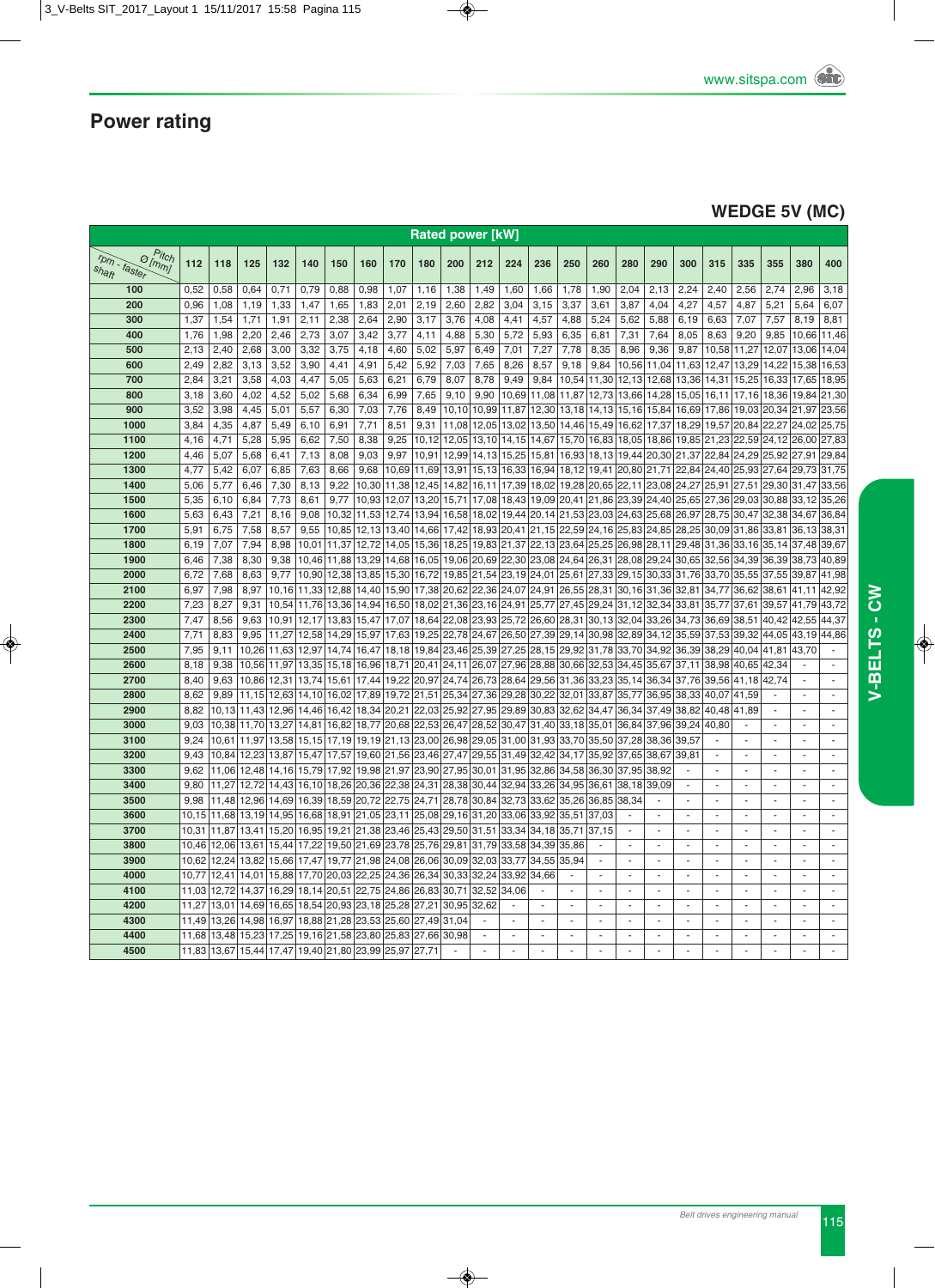#### **WEDGE 5V (MC)**

|                                      |              |                |              | <b>Additional power [kW]</b> |              |              |              |              |              |               |
|--------------------------------------|--------------|----------------|--------------|------------------------------|--------------|--------------|--------------|--------------|--------------|---------------|
| rpm - faster<br>Drive ratio<br>shaft | 1.00<br>1.01 | 1.02<br>1.05   | 1.06<br>1.11 | 1.12<br>1.18                 | 1.19<br>1.26 | 1.27<br>1.38 | 1.39<br>1.57 | 1.58<br>1.94 | 1.95<br>3.38 | oltre<br>3.39 |
| 100                                  | 0,00         | 0,01           | 0,01         | 0,03                         | 0,04         | 0,04         | 0,05         | 0,06         | 0,06         | 0,07          |
| 200                                  | 0,00         | 0,01           | 0,03         | 0,05                         | 0,07         | 0,09         | 0, 10        | 0,11         | 0, 13        | 0, 13         |
| 300                                  | 0,00         | 0,01           | 0,04         | 0,08                         | 0,10         | 0, 13        | 0, 15        | 0,17         | 0, 18        | 0, 19         |
| 400                                  | 0,00         | 0,02           | 0,06         | 0,10                         | 0,14         | 0,17         | 0,20         | 0,23         | 0,24         | 0,26          |
| 500                                  | 0,00         | 0,03           | 0,07         | 0, 13                        | 0, 18        | 0,21         | 0,25         | 0,28         | 0,31         | 0,32          |
| 600                                  | 0,00         | 0,03           | 0,09         | 0, 15                        | 0,21         | 0,26         | 0,30         | 0,34         | 0,37         | 0,39          |
| 700                                  | 0,00         | 0,04           | 0, 10        | 0,18                         | 0,24         | 0,30         | 0,35         | 0,40         | 0,43         | 0,46          |
| 800                                  | 0,00         | 0,04           | 0, 12        | 0,21                         | 0,28         | 0,34         | 0,40         | 0,45         | 0,49         | 0,52          |
| 900                                  | 0,00         | 0,05           | 0, 13        | 0,24                         | 0,32         | 0,38         | 0,45         | 0,51         | 0,55         | 0,58          |
| 1000                                 | 0,00         | 0,05           | 0, 15        | 0,26                         | 0,35         | 0,43         | 0,50         | 0,56         | 0,61         | 0,65          |
| 1100                                 | 0,00         | 0,06           | 0, 16        | 0,29                         | 0,39         | 0,47         | 0,55         | 0,62         | 0,68         | 0,71          |
| 1200                                 | 0,00         | 0,07           | 0, 18        | 0,31                         | 0,42         | 0,51         | 0,60         | 0,68         | 0,74         | 0,78          |
| 1300                                 | 0,00         | 0,07           | 0, 19        | 0,34                         | 0,46         | 0,55         | 0,65         | 0,73         | 0,79         | 0,85          |
| 1400                                 | 0,00         | 0,07           | 0,21         | 0,36                         | 0,49         | 0,60         | 0,70         | 0,79         | 0,86         | 0,91          |
| 1500                                 | 0,00         | 0,08           | 0,22         | 0,39                         | 0,53         | 0,64         | 0,75         | 0,85         | 0,92         | 0,97          |
| 1600                                 | 0,00         | 0,09           | 0,24         | 0,41                         | 0,57         | 0,68         | 0,80         | 0,90         | 0,98         | 1,04          |
| 1700                                 | 0,00         | 0, 10          | 0,25         | 0,44                         | 0,60         | 0,73         | 0,85         | 0,96         | 1,04         | 1,10          |
| 1800                                 | 0,00         | 0, 10          | 0,26         | 0,46                         | 0,63         | 0,76         | 0,90         | 1,01         | 1,10         | 1,17          |
| 1900                                 | 0,00         | 0, 10          | 0,28         | 0,49                         | 0,67         | 0,81         | 0,95         | 1,07         | 1,16         | 1,24          |
| 2000                                 | 0,00         | 0, 11          | 0,29         | 0,51                         | 0,71         | 0,85         | 1,00         | 1,13         | 1,23         | 1,30          |
| 2100                                 | 0,00         | 0, 12          | 0,31         | 0,54                         | 0,74         | 0,90         | 1,05         | 1,18         | 1,29         | 1,36          |
| 2200<br>2300                         | 0,00<br>0,00 | 0, 12<br>0, 13 | 0,32<br>0,34 | 0,57<br>0,60                 | 0,77<br>0,81 | 0,94<br>0,98 | 1,10<br>1,15 | 1,24<br>1,29 | 1,35<br>1,41 | 1,43<br>1,49  |
| 2400                                 | 0,00         |                |              |                              |              |              | 1,20         |              | 1,47         |               |
| 2500                                 | 0,00         | 0, 13<br>0,14  | 0,35<br>0,37 | 0,62<br>0,65                 | 0,85<br>0,88 | 1,02<br>1,07 | 1,25         | 1,35<br>1,40 | 1,53         | 1,56<br>1,63  |
| 2600                                 | 0,00         | 0, 14          | 0,38         | 0,67                         | 0,91         | 1, 11        | 1,30         | 1,46         | 1,60         | 1,69          |
| 2700                                 | 0,00         | 0, 15          | 0,40         | 0,70                         | 0,95         | 1,15         | 1,35         | 1,51         | 1,65         | 1,75          |
| 2800                                 | 0,00         | 0, 15          | 0,41         | 0,72                         | 0,99         | 1,19         | 1,40         | 1,57         | 1,71         | 1,82          |
| 2900                                 | 0,00         | 0, 15          | 0,43         | 0,75                         | 1,02         | 1,24         | 1,45         | 1,63         | 1,78         | 1,88          |
| 3000                                 | 0,00         | 0, 16          | 0,44         | 0,77                         | 1,05         | 1,28         | 1,50         | 1,68         | 1,84         | 1,95          |
| 3100                                 | 0,00         | 0,17           | 0,46         | 0,80                         | 1,09         | 1,32         | 1,55         | 1,74         | 1,90         | 2,01          |
| 3200                                 | 0,00         | 0, 18          | 0,48         | 0,82                         | 1,13         | 1,37         | 1,60         | 1,80         | 1,96         | 2,07          |
| 3300                                 | 0,00         | 0, 18          | 0,49         | 0,85                         | 1,16         | 1,40         | 1,65         | 1,85         | 2,02         | 2,14          |
| 3400                                 | 0,00         | 0, 18          | 0,51         | 0,88                         | 1,20         | 1,45         | 1,70         | 1,91         | 2,08         | 2,21          |
| 3500                                 | 0,00         | 0, 19          | 0,52         | 0,90                         | 1,23         | 1,49         | 1,75         | 1,97         | 2,15         | 2,27          |
| 3600                                 | 0,00         | 0,20           | 0,54         | 0,93                         | 1,26         | 1,54         | 1,79         | 2,02         | 2,21         | 2,34          |
| 3700                                 | 0,00         | 0,20           | 0,55         | 0,96                         | 1,30         | 1,58         | 1,85         | 2,08         | 2,27         | 2,40          |
| 3800                                 | 0,00         | 0,21           | 0,57         | 0,98                         | 1,34         | 1,62         | 1,90         | 2,14         | 2,33         | 0,99          |
| 3900                                 | 0,00         | 0,21           | 0,58         | 1,01                         | 1,37         | 1,66         | 1,95         | 2,19         | 2,39         | 2,53          |
| 4000                                 | 0,00         | 0,22           | 0,60         | 1,03                         | 1,40         | 1,71         | 2,00         | 2,25         | 0,98         | 2,60          |
| 4200                                 | 0,00         | 0,23           | 0,63         | 1,08                         | 1,48         | 1,79         | 2,10         | 2,36         | 2,57         | 2,73          |
| 4400                                 | 0,00         | 0,24           | 0,65         | 1,14                         | 1,54         | 1,88         | 2,20         | 2,47         | 2,70         | 2,85          |
| 4600                                 | 0,00         | 0,25           | 0,68         | 1,19                         | 1,62         | 1,96         | 2,29         | 2,59         | 2,82         | 2,99          |
| 4800                                 | 0,00         | 0,26           | 0,71         | 1,24                         | 1,69         | 2,04         | 2,40         | 2,70         | 2,94         | 3,12          |
| 5000                                 | 0,00         | 0,27           | 0,74         | 1,29                         | 1,76         | 2,13         | 2,50         | 2,81         | 3,07         | 3,24          |
|                                      |              |                |              |                              |              |              |              |              |              |               |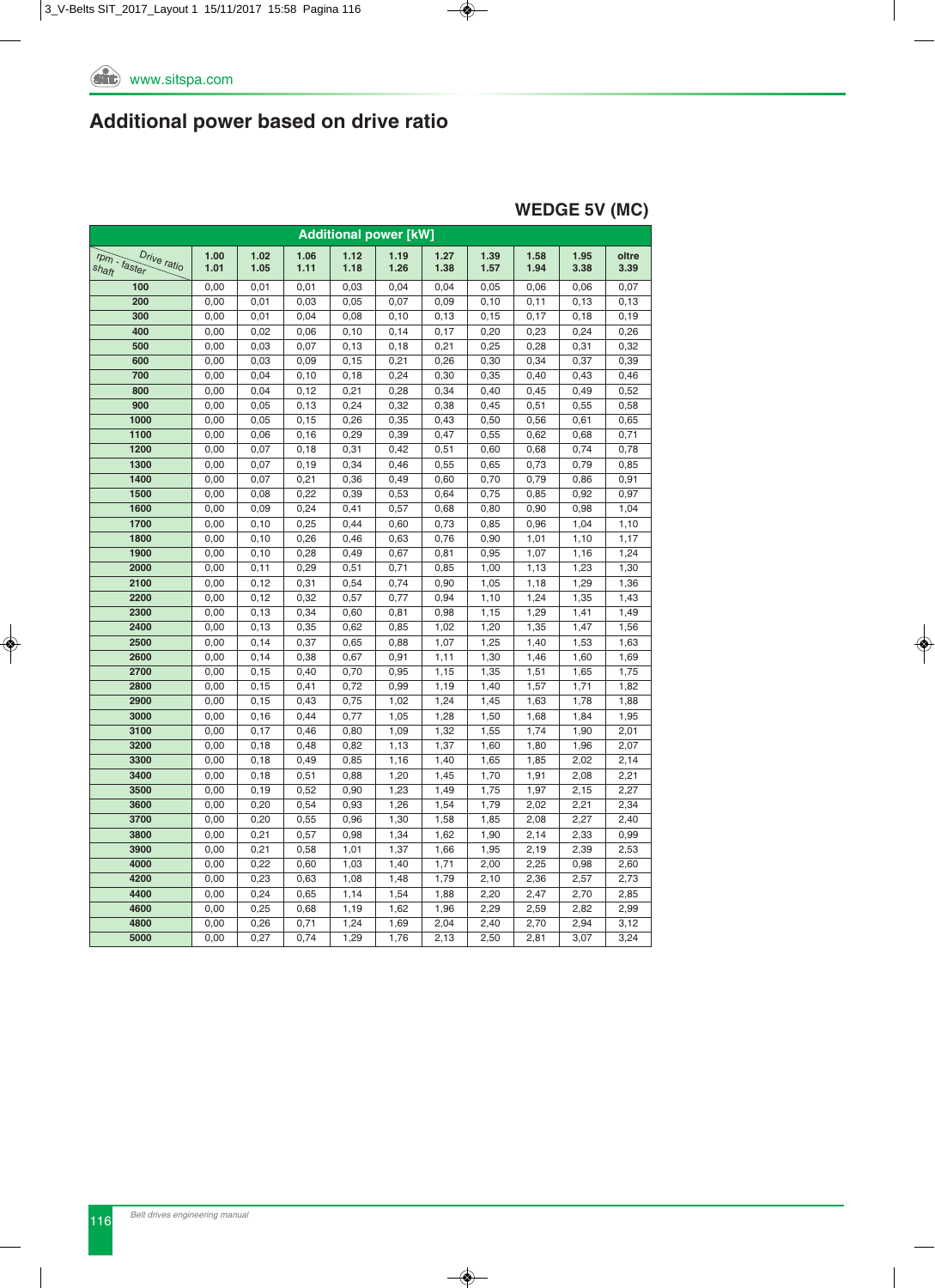### **WEDGE 5V (E)**

|                                                    | <b>Rated power [kW]</b> |              |              |              |              |                |                                        |              |                                        |               |              |                               |                |                         |                                                                            |                |                          |                                     |                          |                                  |                          |                          |                          |
|----------------------------------------------------|-------------------------|--------------|--------------|--------------|--------------|----------------|----------------------------------------|--------------|----------------------------------------|---------------|--------------|-------------------------------|----------------|-------------------------|----------------------------------------------------------------------------|----------------|--------------------------|-------------------------------------|--------------------------|----------------------------------|--------------------------|--------------------------|--------------------------|
| Pitch<br>$\vartheta$ [mm]<br>rpm - faster<br>shaft | 112                     | 118          | 125          | 132          | 140          | 150            | 160                                    | 170          | 180                                    | 200           | 212          | 224                           | 236            | 250                     | 260                                                                        | 280            | 290                      | 300                                 | 315                      | 335                              | 355                      | 380                      | 400                      |
| 100                                                | 0,36                    | 0,42         | 0,48         | 0,55         | 0,62         | 0,71           | 0,81                                   | 0,90         | 1,00                                   | 1,21          | 1,32         | 1,44                          | 1,50           | 1,61                    | 1,74                                                                       | 1,88           | 1,96                     | 2,08                                | 2,24                     | 2,40                             | 2,57                     | 2,79                     | 3,02                     |
| 200                                                | 0,63                    | 0,74         | 0,85         | 0,99         | 1,13         | 1,31           | 1,49                                   | 1,67         | 1,85                                   | 2,25          | 2,47         | 2,69                          | 2,80           | 3,02                    | 3,27                                                                       | 3,52           | 3,70                     | 3,91                                | 4,21                     | 4,52                             | 4,85                     | 5,28                     | 5,70                     |
| 300                                                | 0,86                    | 1,03         | 1,20         | 1,40         | 1,60         | 1,86           | 2,13                                   | 2.39         | 2,65                                   | 3.24          | 3.55         | 3.88                          | 4,04           | 4,35                    | 4,70                                                                       | 5,08           | 5,33                     | 5,65                                | 6.08                     | 6,52                             | 7.02                     | 7,63                     | 8,24                     |
| 400                                                | 1,07                    | 1,29         | 1,51         | 1,77         | 2,04         | 2,38           | 2,72                                   | 3,07         | 3,40                                   | 4,17          | 4,59         | 5,01                          | 5,21           | 5,63                    | 6,08                                                                       | 6,57           | 6,91                     | 7,31                                | 7,88                     | 8,44                             | 9,08                     | 9,88                     | 10,66                    |
| 500                                                | 1,26                    | 1,54         | 1,81         | 2,13         | 2,45         | 2,88           | 3.29                                   | 3.72         | 4,14                                   | 5,07          | 5,58         | 6,10                          | 6,35           | 6,86                    | 7,41                                                                       | 8,02           | 8,41                     | 8,91                                | 9.60                     | 10,29                            | 11.07                    | 12,03                    | 12,99                    |
| 600                                                | 1,45<br>1.62            | 1,77         | 2,09         | 2,47<br>2,79 | 2,85<br>3.23 | 3,35<br>3,81   | 3,85<br>4,38                           | 4,35<br>4,96 | 4,84<br>5,52                           | 5,94<br>6,79  | 6,55<br>7,48 | 7,15<br>8,17                  | 7,45<br>8,52   | 8,05<br>9,20            | 8,70<br>9,94                                                               | 9,41<br>10,75  | 9,88<br>11,29            | 10,46                               | 11,27                    | 12,07<br>11,95 12,87 13,78 14,81 | 12,98                    | 14,10<br>16,08           | 15,21<br>17,33           |
| 700<br>800                                         | 1,78                    | 1,99<br>2,19 | 2,35<br>2,61 | 3,10         | 3,60         | 4,25           | 4,90                                   | 5,54         | 6,18                                   | 7,60          | 8,39         | 9,16                          | 9,55           | 10,32                   | 11,15                                                                      |                | 12,05 12,65              | 13,39 14,41                         |                          | 15,43 16,57                      |                          | 17,97                    | 19,35                    |
| 900                                                | 1,93                    | 2,39         | 2,85         | 3,40         | 3,95         | 4,68           | 5,40                                   | 6,11         | 6,82                                   | 8,40          | 9,27         |                               |                | 10,12 10,55 11,39 12,31 |                                                                            |                | 13,30 13,96              |                                     |                          | 14,77 15,89 17,00 18,25 19,77    |                          |                          | 21,25                    |
| 1000                                               | 2.07                    | 2,58         | 3,09         | 3,69         | 4,29         | 5,09           | 5,88                                   | 6,66         | 7,44                                   | 9.17          | 10.11        | 11,05 11,52 12,44             |                |                         | 13,44                                                                      |                | 14,51 15,22              | 16,10 17,31                         |                          | 18,50 19,83                      |                          | 21.46                    | 23.03                    |
| 1100                                               | 2,20                    | 2,76         | 3,31         | 3,97         | 4,63         | 5,49           | 6,35                                   | 7,20         | 8,05                                   | 9,91          |              |                               |                |                         | 10,94 11,94 12,44 13,44 14,51 15,67 16,43 17,37 18,66 19,92 21,33 23,04    |                |                          |                                     |                          |                                  |                          |                          | 24,69                    |
| 1200                                               | 2,32                    | 2,93         | 3,52         | 4,24         | 4,94         | 5,88           | 6,80                                   | 7,71         | 8,63                                   | 10,63         | 11.73        |                               |                |                         | 12,81 13,34 14,40 15,55 16,77 17,58                                        |                |                          |                                     |                          | 18,58 19,94 21,26 22,74 24,51    |                          |                          | 26.20                    |
| 1300                                               | 2,44                    | 3,08         | 3,73         | 4,49         | 5,24         | 6,25           | 7,24                                   | 8,21         | 9,19                                   | 11,33         | 12,49        |                               |                |                         | 13,64 14,21 15,33 16,54 17,83 18,68 19,72 21,14 22,52 24,04                |                |                          |                                     |                          |                                  |                          | 25,86                    | 27,58                    |
| 1400                                               | 2.54                    | 3,24         | 3,92         | 4,74         | 5,54         | 6,60           | 7,66                                   | 8,70         | 9,73                                   | 11.99         | 13,23        | 14.44                         |                |                         | 15,03 16,21 17,48                                                          |                | 18,83 19,71              | 20,79 22,26                         |                          | 23,68 25,23                      |                          | 27,08                    | 28,80                    |
| 1500                                               | 2,65                    | 3,38         | 4,10         | 4,97         | 5,82         | 6,96           | 8,07                                   | 9,17         | 10,25                                  | 12,64         | 13,93        | 15,20                         |                | 15,82 17,05             | 18,37                                                                      |                |                          | 19,77 20,68 21,80 23,30 24,75 26,32 |                          |                                  |                          | 28,16                    | 29.85                    |
| 1600                                               | 2.74                    | 3,52         | 4,28         | 5,19         | 6.10         | 7,29           | 8,46                                   | 9.62         | 10,75                                  | 13,25         | 14,61        | 15,92                         |                |                         | 16,57 17,85 19,21                                                          |                | 20,65 21,59 22,72        |                                     | 24,25                    | 25,71 27,28                      |                          | 29,10                    | 30,74                    |
| 1700                                               | 2.83                    | 3,64         | 4.45         | 5,41         | 6.35         | 7,60           | 8,83                                   |              | 10,05 11,24 13,84                      |               | 15,24        | 16,61                         |                |                         | 17,28 18,60 20,00 21,47 22,42 23,58 25,12                                  |                |                          |                                     |                          |                                  | 26,58 28,12 29,89        |                          | 31.44                    |
| 1800                                               | 2,90                    | 3,76         | 4,61         | 5,61         | 6,60         | 7,91           | 9,19                                   | 10,46        | 11,70 14,40                            |               | 15,85        |                               |                |                         | 17,26 17,95 19,30 20,73 22,23 23,19 24,35                                  |                |                          |                                     | 25,89                    |                                  | 27,33 28,84 30,51        |                          | 31,95                    |
| 1900                                               | 2,98                    | 3,88         | 4,76         | 5,80         | 6,84         | 8,20           | 9,54                                   | 10,85        | 12,13 14,93                            |               | 16,42        | 17,87                         |                | 18,58 19,95             | 21,40 22,92                                                                |                | 23,88 25,04              |                                     | 26,56                    | 27,96 29,41                      |                          | 30,98                    | 32,26                    |
| 2000                                               | 3,04                    | 3,98         | 4,90         | 5,99         | 7,07         | 8,48           | 9,87                                   | 11,22        | 12,55                                  | 15,43         | 16,96        |                               |                |                         | 18,44 19,16 20,55 22,02 23,53 24,50 25,64                                  |                |                          |                                     | 27,12                    | 28,47                            | 29,84 31,27              |                          | 32,36                    |
| 2100                                               | 3.10                    | 4,07         | 5,03         | 6,16         | 7,28         | 8,74           | 10,18                                  | 11,58        | 12,94 15,90                            |               | 17,46        |                               |                |                         | 18,96 19,69 21,09 22,57 24,08 25,03 26,14                                  |                |                          |                                     | 27,58                    | 28,86                            | 30,12                    | 31,37                    | 32,25                    |
| 2200                                               | 3,15                    | 4,16         | 5,15         | 6,32         | 7,48         | 8,99           | 10,47 11,91                            |              | 13,32                                  | 16,33         | 17,92        | 18,34 19,87 20,61 22,02       |                |                         | 19,44 20,17 21,58 23,05 24,54 25,47 26,56 27,93                            |                |                          |                                     |                          | 29,12<br>29,24                   | 30,25 31,28<br>30,21     |                          | 31,89                    |
| 2100<br>2400                                       | 3.19                    | 4,24         | 5,26         | 6,47         | 7,67<br>7,84 | 9,22<br>9,44   |                                        | 10,74 12,22  | 13,66 16,74<br>11,00 12,52 13,98 17,11 |               |              |                               |                |                         | 23,47 24,93 25,83 26,87<br>18,72 20,26 21,00 22,39 23,82 25,24 26,10 27,08 |                |                          |                                     | 28,16<br>28,26           | 29,22                            | 30.00                    | 31,00<br>30.51           | 31,31<br>30.47           |
| 2500                                               | 3,23<br>3,26            | 4,30<br>4,36 | 5,36<br>5,46 | 6,61<br>6,74 | 8,00         | 9,65           |                                        |              | 11,24 12,78 14,27 17,44                |               |              |                               |                |                         | 19,06 20,59 21,32 22,70 24,09 25,46 26,28 27,18                            |                |                          |                                     | 28,25                    | 29,04                            | 29,62                    | 29,81                    | $\sim$                   |
| 2600                                               | 3,27                    | 4,41         | 5,54         | 6,85         | 8,15         | 9.83           | 11,46 13,03 14,55                      |              |                                        | 0.74          |              |                               |                |                         | 19,36 20,88 21,60 22,95 24,30 25,59 26,35 27,17                            |                |                          |                                     | 27,17                    | 28,72 29,06                      |                          |                          | $\sim$                   |
| 2700                                               | 3,29                    | 4,46         | 5,61         | 6,96         | 8,29         | 10,00          | 11,66 13,25 14,79 17,99                |              |                                        |               |              |                               |                |                         | 19,61 21,11 21,82 23,13 24,42 25,64 26,33 27,06 27,81                      |                |                          |                                     |                          | 28,23                            | 28,30                    | ÷                        | $\sim$                   |
| 2800                                               | 3,29                    | 4,49         | 5,67         | 7,05         | 8,41         |                | 10,16 11,84 13,45 15,00 18,21          |              |                                        |               |              |                               |                |                         | 19,81 21,29 21,97 23,24 24,47 25,58 26,19 26,81 27,38                      |                |                          |                                     |                          | 27,58                            | $\sim$                   | $\overline{a}$           | $\sim$                   |
| 2900                                               | 3,29                    | 4,52         | 5,72         | 7,13         | 8,51         | 10,29          | 11,99                                  |              | 13,63 15,19 18,39                      |               |              |                               |                |                         | 19,97 21,41 22,08 23,28 24,42 25,43                                        |                | 25,96                    | 26,45                               | 26,81                    | 26,77                            | ÷.                       | ÷                        | $\sim$                   |
| 3000                                               | 3,27                    | 4,53         | 5,76         | 7,20         | 8,60         | 10,41          | 12,13                                  | 13,78        | 15,34                                  | 18,52         |              |                               |                |                         | 20,08 21,47 22,11 23,25 24,30 25,18                                        |                | 25,61                    | 25,96                               | 26,08                    | ÷,                               |                          | ٠                        |                          |
| 3100                                               | 3,25                    | 4,54         | 5.79         | 7,26         | 8.68         | 10.51          | 12.25                                  | 13,91        | 15,47                                  | 18.62         |              |                               |                |                         | 20,14 21,48 22,08 23,15 24,09                                              | 24.83          | 25.14                    | 25.34                               |                          |                                  | ÷,                       | ä,                       |                          |
| 3200                                               | 3,22                    | 4,53         | 5,81         | 7,30         | 8,74         | 10,59          | 12,34                                  | 14,00        | 15,56                                  |               |              |                               |                |                         | 18,67 20,14 21,43 22,00 22,97 23,79 24,37                                  |                | 24,56                    | 24,58                               |                          | ÷,                               | $\overline{\phantom{a}}$ | $\blacksquare$           |                          |
| 3300                                               | 3,18                    | 4,52         | 5.82         | 7,32         | 8.79         | 10.65          | 12,41                                  | 14,08        | 15,62                                  | 18,68         |              | 20,10 21,31 21,83 22,71 23,39 |                |                         |                                                                            | 23.80          | 23.86                    |                                     |                          | $\sim$                           | ÷.                       | ÷.                       | $\sim$                   |
| 3400                                               | 3,14                    | 4,49         | 5,81         | 7,34         | 8,82         | 10,69          | 12,47                                  | 14,12        | 15,65                                  | 18,64         |              | 20,00 21,13 21,60 22,36       |                |                         | 23, 17                                                                     | 23,12          | 23,03                    |                                     |                          | ÷                                | $\overline{a}$           | $\sim$                   |                          |
| 3500                                               | 3,08                    | 4,46         | 5,79         | 7,34         | 8.83         | 10.71          | 12,49                                  | 14,13        | 15,65                                  | 18,55         | 19,84        | 20,88 21,30 21,94 22,32       |                |                         |                                                                            | 22.32          |                          |                                     |                          | $\overline{a}$                   | ÷.                       | $\sim$                   | $\sim$                   |
| 3600                                               | 3,02                    | 4,41         | 5,77         | 7,32         | 8,82         | 10,72          | 12,49                                  | 14,12        | 15,61                                  | 18,43         | 19,63        | 20,56                         | 20,92 21,43    |                         | 21,63                                                                      |                |                          |                                     | J.                       | ÷.                               | $\overline{a}$           | $\overline{\phantom{a}}$ | ÷.                       |
| 3700                                               | 2,94                    | 4,35         | 5,72         | 7,30         | 8.81         | 10.70          | 12,47                                  | 14,08        | 15,54                                  | 18,24         | 19,35        | 20,17 20,47 20,83             |                |                         | 20.84                                                                      |                |                          | $\sim$                              | $\sim$                   | ä,                               | ÷,                       | $\sim$                   | $\sim$                   |
| 3800                                               | 2,86                    | 4,29         | 5,67         | 7,26         | 8,77         | 10,66          | 12,41                                  | 14,00        | 15,44                                  | 18,00         | 19,02        | 19,72                         | 19,94          | 20,14<br>19,36          |                                                                            | ä,<br>÷,       | $\overline{a}$           | ÷,<br>÷,                            | ÷,                       | ä,<br>÷,                         | $\sim$<br>÷,             | $\blacksquare$<br>÷,     | $\overline{\phantom{a}}$ |
| 3900<br>4000                                       | 2,77<br>2.67            | 4,21         | 5,60         | 7,20<br>7,13 | 8,71<br>8.64 | 10,60<br>10.52 | 12,34                                  | 13,90        | 15,29 17,72 18,62                      | 15, 11 17, 38 | 18,16        | 19,19<br>18,58                | 19,34<br>18,65 |                         | ÷,                                                                         | $\blacksquare$ | ÷,                       | $\overline{\phantom{a}}$            | $\overline{\phantom{a}}$ | $\sim$                           | $\sim$                   | $\blacksquare$           | $\overline{\phantom{a}}$ |
| 4200                                               | 2,43                    | 4,12<br>3,91 | 5,52<br>5,32 | 6,93         | 8,44         | 10,30          | 12,24<br>11,95 13,40 14,63 16,54 17,05 | 13,77        |                                        |               |              |                               | $\sim$         | ä,                      | $\sim$                                                                     | ä,             | ÷.                       | $\sim$                              | ÷,                       | $\sim$                           | $\sim$                   | $\sim$                   | $\sim$                   |
| 4400                                               | 2,15                    | 3,65         | 5,07         | 6,67         | 8,16         | 9.96           | 11.55                                  |              | 12,89 13,99 15,47                      |               | 15,67        | $\sim$                        | ÷.             | $\blacksquare$          | ÷.                                                                         | ÷.             | $\overline{\phantom{a}}$ | ÷.                                  | ÷                        | $\blacksquare$                   | $\overline{\phantom{a}}$ | ä,                       | ÷.                       |
| 4600                                               | 1,84                    | 3,34         | 4,76         | 6,35         | 7,81         | 9,55           | 11,03 12,25 13,17                      |              |                                        | 14,18         | ٠            |                               | $\sim$         | $\sim$                  | $\sim$                                                                     | $\overline{a}$ | $\overline{a}$           | $\sim$                              | ÷,                       | $\sim$                           | ÷.                       | $\sim$                   | $\sim$                   |
| 4800                                               | 1,48                    | 2,98         | 4,39         | 5,95         | 7.37         | 9.02           | 10.39                                  | 11,46        | 12,21                                  | 12,63         | ٠            | $\sim$                        | $\sim$         | $\sim$                  | $\sim$                                                                     | $\sim$         | ٠                        | $\sim$                              | ÷,                       | $\sim$                           | $\sim$                   | $\overline{\phantom{a}}$ | $\sim$                   |
| 5000                                               | 1,07                    | 2,57         | 3,96         | 5,48         | 6,85         | 8,40           | 9,63                                   | 10,52 11,05  |                                        |               |              |                               |                | $\ddot{\phantom{1}}$    |                                                                            |                |                          |                                     |                          |                                  | $\overline{\phantom{a}}$ | ä,                       |                          |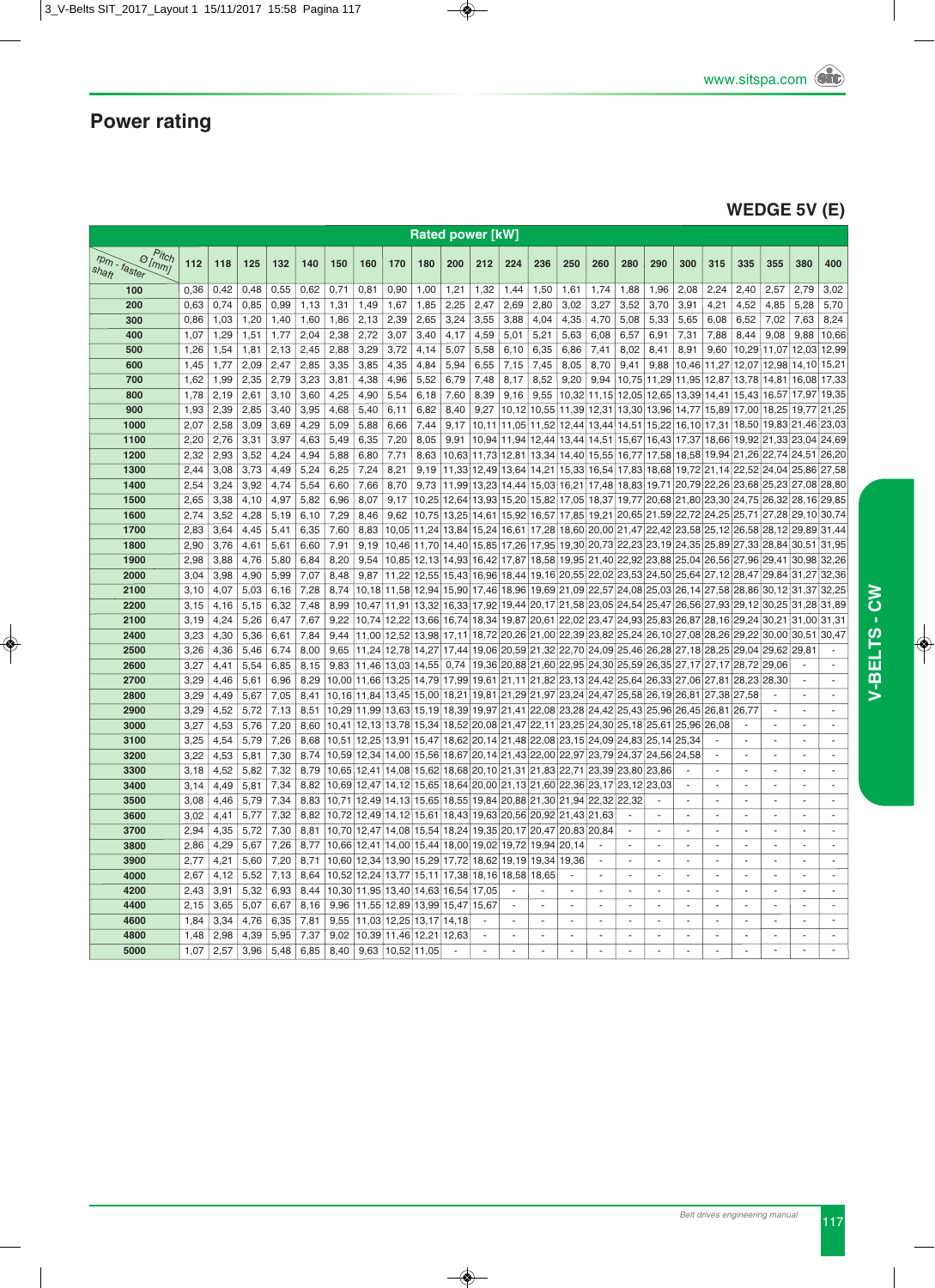#### **WEDGE 5V (E)**

| <b>Additional power [kW]</b>         |              |              |              |              |              |              |              |              |              |               |  |
|--------------------------------------|--------------|--------------|--------------|--------------|--------------|--------------|--------------|--------------|--------------|---------------|--|
| rpm - faster<br>Drive ratio<br>shaft | 1.00<br>1.01 | 1.02<br>1.05 | 1.06<br>1.11 | 1.12<br>1.18 | 1.19<br>1.26 | 1.27<br>1.38 | 1.39<br>1.57 | 1.58<br>1.94 | 1.95<br>3.38 | oltre<br>3.39 |  |
| 100                                  | 0,00         | 0,01         | 0,02         | 0,04         | 0,04         | 0,06         | 0,07         | 0,07         | 0,08         | 0,08          |  |
| 200                                  | 0,00         | 0,01         | 0,04         | 0,07         | 0,09         | 0,11         | 0, 13        | 0, 15        | 0, 16        | 0,17          |  |
| 300                                  | 0,00         | 0,02         | 0,06         | 0, 10        | 0,14         | 0,17         | 0,20         | 0,22         | 0,24         | 0,25          |  |
| 400                                  | 0,00         | 0,03         | 0,07         | 0, 13        | 0, 18        | 0,22         | 0,26         | 0,29         | 0,32         | 0,34          |  |
| 500                                  | 0,00         | 0,04         | 0,10         | 0,17         | 0,23         | 0,28         | 0,32         | 0,37         | 0,40         | 0,42          |  |
| 600                                  | 0,00         | 0,04         | 0, 12        | 0,20         | 0,27         | 0,33         | 0,39         | 0,44         | 0,48         | 0,51          |  |
| 700                                  | 0,00         | 0,05         | 0, 13        | 0,24         | 0,32         | 0,39         | 0,46         | 0,51         | 0,56         | 0,59          |  |
| 800                                  | 0,00         | 0,06         | 0, 15        | 0,27         | 0,37         | 0,44         | 0,52         | 0,59         | 0,64         | 0,68          |  |
| 900                                  | 0,00         | 0,07         | 0, 18        | 0,30         | 0,41         | 0,50         | 0,59         | 0,66         | 0,72         | 0,76          |  |
| 1000                                 | 0,00         | 0,07         | 0, 19        | 0,34         | 0,46         | 0,55         | 0,65         | 0,73         | 0,79         | 0,85          |  |
| 1100                                 | 0,00         | 0,08         | 0,21         | 0,37         | 0,50         | 0,61         | 0,71         | 0,80         | 0,88         | 0,93          |  |
| 1200                                 | 0,00         | 0,09         | 0,23         | 0,40         | 0,55         | 0,67         | 0,78         | 0,88         | 0,96         | 1,01          |  |
| 1300                                 | 0,00         | 0, 10        | 0,25         | 0,43         | 0,60         | 0,72         | 0,85         | 0,95         | 1,04         | 1,10          |  |
| 1400                                 | 0,00         | 0, 10        | 0,27         | 0,47         | 0,64         | 0,78         | 0,91         | 1,02         | 1,12         | 1,18          |  |
| 1500                                 | 0,00         | 0, 10        | 0,29         | 0,51         | 0,68         | 0,83         | 0,98         | 1,10         | 1,20         | 1,26          |  |
| 1600                                 | 0,00         | 0,11         | 0,31         | 0,54         | 0,74         | 0,89         | 1,04         | 1,17         | 1,27         | 1,35          |  |
| 1700                                 | 0,00         | 0, 12        | 0,33         | 0,57         | 0,78         | 0,94         | 1,10         | 1,24         | 1,35         | 1,43          |  |
| 1800                                 | 0,00         | 0, 13        | 0,35         | 0,60         | 0,82         | 1,00         | 1,17         | 1,32         | 1,43         | 1,52          |  |
| 1900                                 | 0,00         | 0, 13        | 0,37         | 0,64         | 0,87         | 1,05         | 1,24         | 1,39         | 1,51         | 1,60          |  |
| 2000                                 | 0,00         | 0, 14        | 0,38         | 0,67         | 0,91         | 1,11         | 1,30         | 1,46         | 1,60         | 1,69          |  |
| 2100                                 | 0,00         | 0, 15        | 0,40         | 0,71         | 0,96         | 1,17         | 1,37         | 1,54         | 1,68         | 1,77          |  |
| 2200                                 | 0,00         | 0, 15        | 0,43         | 0,74         | 1,01         | 1,22         | 1,43         | 1,61         | 1,75         | 1,86          |  |
| 2300                                 | 0,00         | 0,16         | 0,44         | 0,77         | 1,05         | 1,28         | 1,49         | 1,68         | 1,83         | 1,94          |  |
| 2400                                 | 0,00         | 0,17         | 0,46         | 0,81         | 1,10         | 1,33         | 1,56         | 1,76         | 1,91         | 2,03          |  |
| 2500                                 | 0,00         | 0, 18        | 0,49         | 0,84         | 1,15         | 1,39         | 1,63         | 1,83         | 1,70         | 2,11          |  |
| 2600                                 | 0,00         | 0, 18        | 0,50         | 0,88         | 1,19         | 1,44         | 1,69         | 1,90         | 2,07         | 2,20          |  |
| 2700                                 | 0,00         | 0, 19        | 0,52         | 0,90         | 1,24         | 1,50         | 1,76         | 1,98         | 2,15         | 2,28          |  |
| 2800                                 | 0,00         | 0,20         | 0,54         | 0,94         | 1,28         | 1,55         | 1,82         | 2,05         | 2,23         | 2,37          |  |
| 2900                                 | 0,00         | 0,21         | 0,56         | 0,98         | 1,32         | 1,61         | 1,88         | 2,12         | 2,31         | 2,45          |  |
| 3000                                 | 0,00         | 0,21         | 0,58         | 1,01         | 1,38         | 1,66         | 1,95         | 2,19         | 2,39         | 2,54          |  |
| 3100                                 | 0,00         | 0,22         | 0,60         | 1,04         | 1,42         | 1,72         | 2,01         | 2,27         | 2,47         | 2,62          |  |
| 3200                                 | 0,00         | 0,23         | 0,62         | 1,07         | 1,46         | 1,78         | 2,08         | 2,34         | 2,55         | 2,71          |  |
| 3300                                 | 0,00         | 0,24         | 0,64         | 1,11         | 1,51         | 1,83         | 2,15         | 2,41         | 1,16         | 2,79          |  |
| 3400                                 | 0,00         | 0,24         | 0,65         | 1,14         | 1,56         | 1,89         | 2,21         | 2,49         | 1,24         | 2,88          |  |
| 3500<br>3600                         | 0,00<br>0,00 | 0,25<br>0,26 | 0,68<br>0,69 | 1,18<br>1,21 | 1,60<br>1,65 | 1,94<br>2,00 | 2,27<br>2,34 | 2,56<br>2,63 | 2,79<br>2,87 | 2,96<br>3,04  |  |
|                                      |              |              |              |              |              |              |              |              |              |               |  |
| 3700                                 | 0,00         | 0,26         | 0,71         | 1,24         | 1,69         | 2,05         | 2,40         | 2,71         | 2,95         | 3,13          |  |
| 3800                                 | 0,00         | 0,27         | 0,74         | 1,28         | 1,74         | 2,11         | 2,47         | 1,31         | 3,03         | 3,21          |  |
| 3900                                 | 0,00         | 0,28         | 0,75         | 1,31         | 1,79         | 2,16         | 2,54         | 2,85         | 3,11         | 3,29          |  |
| 4000                                 | 0,00         | 0,29         | 0,77         | 1,35         | 1,83         | 2,22         | 2,60         | 1,46         | 3,19         | 3,38          |  |
| 4200                                 | 0,00         | 0,29         | 0,81         | 1,41         | 1,92         | 2,33         | 2,73         | 3,07         | 3,35         | 3,54          |  |
| 4400                                 | 0,00         | 0,31         | 0,85         | 1,48         | 2,01         | 2,44         | 2,86         | 3,22         | 3,51         | 3,71          |  |
| 4600                                 | 0,00         | 0,32         | 0,89         | 1,54         | 2,10         | 1,08         | 2,99         | 3,37         | 3,67         | 3,88          |  |
| 4800                                 | 0,00         | 0,34         | 0,93         | 1,61         | 2,20         | 2,66         | 3,12         | 3,51         | 3,82         | 4,05          |  |
| 5000                                 | 0,00         | 0,35         | 0,82         | 2,04         | 2,29         | 2,77         | 3,29         | 3,65         | 3,99         | 4,22          |  |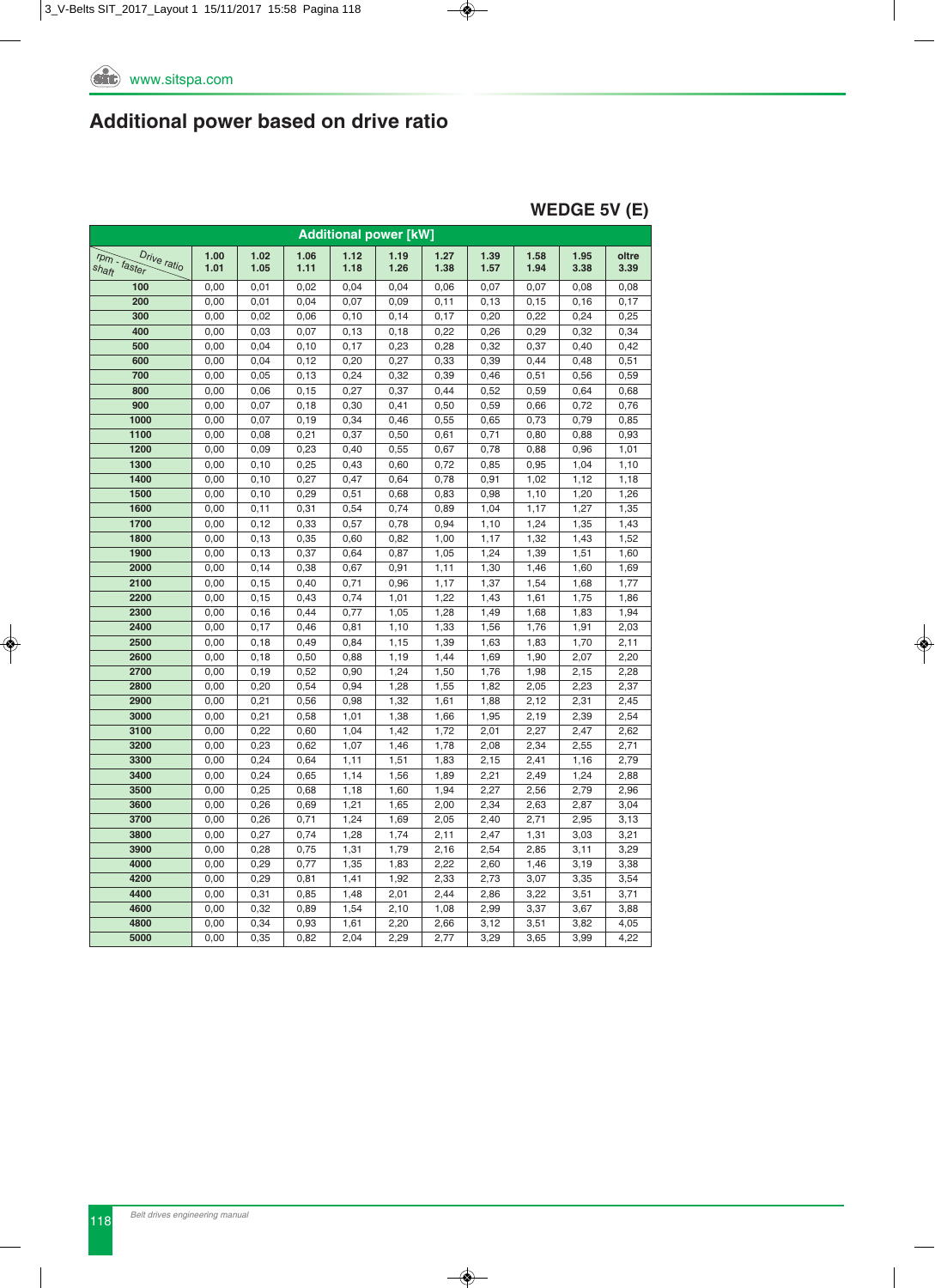### **WEDGE 8V (E)**

| <b>Rated power [kW]</b>                             |       |       |                          |                             |                          |                             |                          |                          |                          |                          |                          |                          |
|-----------------------------------------------------|-------|-------|--------------------------|-----------------------------|--------------------------|-----------------------------|--------------------------|--------------------------|--------------------------|--------------------------|--------------------------|--------------------------|
| $\sigma_{lmmJ}^{Pitch}$<br>$r$ pm - faster<br>shaft | 315   | 335   | 355                      | 380                         | 400                      | 430                         | 450                      | 480                      | 500                      | 540                      | 560                      | 630                      |
| 50                                                  | 2,21  | 2,43  | 2,68                     | 2,99                        | 3,29                     | 3,59                        | 3,90                     | 4,19                     | 4,49                     | 4,85                     | 5,21                     | 5,93                     |
| 100                                                 | 4,11  | 4,52  | 4,99                     | 5,58                        | 6,16                     | 6,74                        | 7,32                     | 7,90                     | 8,47                     | 9,16                     | 9,84                     | 11,20                    |
| 150                                                 | 5,88  | 6,49  | 7,18                     | 8,03                        | 8,88                     | 9,73                        | 10,57                    | 11,41                    | 12,24                    | 13,24                    | 14,24                    | 16,22                    |
| 200                                                 | 7,57  | 8,36  | 9,26                     | 10,38                       | 11,49                    | 12,59                       | 13,69                    | 14,78                    | 15,87                    | 17,17                    | 18,47                    | 21,03                    |
| 250                                                 | 9,20  | 10,17 | 11,27                    | 12,64                       | 14,00                    | 15,36                       | 16,70                    | 18,04                    | 19,38                    | 20,97                    | 22,55                    | 25,68                    |
| 300                                                 | 10,77 | 11,91 | 13,22                    | 14,83                       | 16,44                    | 18,04                       | 19,63                    | 21,20                    | 22,78                    | 24,64                    | 26,50                    | 30,17                    |
| 350                                                 | 12,30 | 13,61 | 15, 11                   | 16,97                       | 18,81                    | 20,64                       | 22,47                    | 24,28                    | 26,07                    | 28,20                    | 30,32                    | 34,50                    |
| 400                                                 | 13,77 | 15,26 | 16,94                    | 19,04                       | 21,12                    | 23,18                       | 25,22                    | 27,25                    | 29,26                    | 31,65                    | 34,02                    | 38,68                    |
| 450                                                 | 15,22 | 16,86 | 18,73                    | 21,05                       | 23,36                    | 25,64                       | 27,89                    | 30,14                    | 32,36                    | 34,99                    | 37,59                    | 42,70                    |
| 500                                                 | 16,61 | 18,42 | 20,47                    | 23,02                       | 25,53                    | 28,03                       | 30,49                    | 32,93                    | 35,34                    | 38,21                    | 41,03                    | 46,56                    |
| 550                                                 | 17,97 | 19,94 | 22,16                    | 24,92                       | 27,64                    | 30,34                       | 33,00                    | 35,64                    | 38,23                    | 41,31                    | 44,33                    | 50,23                    |
| 600                                                 | 19,29 | 21,41 | 23,80                    | 26,77                       | 29,70                    | 32,58                       | 35,43                    | 38,24                    | 41,01                    | 44,29                    | 47,49                    | 53,72                    |
| 650                                                 | 20,57 | 22,83 | 25,39                    | 28,56                       | 31,67                    | 34,75                       | 37,77                    | 40,75                    | 43,68                    | 47,13                    | 50,50                    | 57,02                    |
| 700                                                 | 21,81 | 24,22 | 26,94                    | 30,29                       | 33,59                    | 36,84                       | 40,03                    | 43,16                    | 46,23                    | 49,84                    | 53,36                    | 60,11                    |
| 750                                                 | 23,01 | 25,56 | 28,43                    | 31,96                       | 35,43                    | 38,84                       | 42,18                    | 45,46                    | 48,66                    | 52,41                    | 56,05                    | 62,99                    |
| 800                                                 | 24,18 | 26,85 | 29,87                    | 33,58                       | 37,21                    | 40,76                       | 44,25                    | 47,65                    | 50,96                    | 54,83                    | 58,57                    | 65,64                    |
| 850                                                 | 25,30 | 28,10 | 31,25                    | 35, 12                      | 38,91                    | 42,61                       | 46,21                    | 49,72                    | 53,14                    | 57,10                    | 60,91                    | 68,06                    |
| 900                                                 | 26,38 | 29,31 | 32,59                    | 36,61                       | 40,54                    | 44,36                       | 48,07                    | 51,68                    | 55,17                    | 59,21                    | 63,07                    | 70,23                    |
| 950                                                 | 27,42 | 30,46 | 33,87                    | 38,03                       | 42,08                    | 46,01                       | 49,82                    | 53,52                    | 57,07                    | 61,15                    | 65,03                    | 72,14                    |
| 1000                                                | 28,42 | 31,56 | 35,09                    | 39,38                       | 43,54                    | 47,58                       | 51,47                    | 55,21                    | 58,81                    | 62,92                    | 66,79                    | 73,78                    |
| 1050                                                | 29,37 | 32,62 | 36,25                    | 40,66                       | 44,93                    | 49,04                       | 53,00                    | 56,79                    | 60,41                    | 64,50                    | 68,33                    | 75,14                    |
| 1100                                                | 30,28 | 33,62 | 37,35                    | 41,87                       | 46,23                    | 50,40                       | 54,40                    | 58,22                    | 61,83                    | 65,91                    | 69,66                    | 76,19                    |
| 1150                                                | 31,14 | 34,57 | 38,40                    | 43,01                       | 47,43                    | 51,66                       | 55,69                    | 59,51                    | 63,10                    | 67,11                    | 70,76                    | 76,95                    |
| 1200                                                | 31,96 | 35,47 | 39,37                    | 44,07                       | 48,54                    | 52,82                       | 56,85                    | 60,65                    | 64,19                    | 68,11                    | 71,62                    | 77,39                    |
| 1250                                                | 32,73 | 36,31 | 40,28                    | 45,04                       | 49,57                    | 53,85                       | 57,88                    | 61,63                    | 65,11                    | 68,90                    | 72,24                    | 77,50                    |
| 1300                                                | 33,44 | 37,09 | 41,12                    | 45,93                       | 50,49                    | 54,77                       | 58,77                    | 62,46                    | 65,85                    | 69,47                    | 72,60                    | 77,26                    |
| 1350                                                | 34,11 | 37,81 | 41,90                    | 46,75                       | 51,31                    | 55,57                       | 59,52                    | 63,13                    | 66,38                    | 69,82                    | 72,69                    | 76,67                    |
| 1400                                                | 34,72 | 38,48 | 42,59                    | 47,47                       | 52,03                    | 56,25                       | 60,12                    | 63,62                    | 66,74                    | 69,93                    | 72,52                    | 75,72                    |
| 1450                                                | 35,28 | 39,08 | 43,23                    | 48,11                       | 52,64                    | 56,80                       | 60,57                    | 63,94                    | 66,88                    | 69,80                    | 72,05                    | 74,38                    |
| 1500                                                | 35,78 | 39,62 | 43,78                    | 48,65                       | 53,14                    | 57,22                       | 60,88                    | 64,08                    | 66,81                    | 69,44                    | 71,30                    | 72,65                    |
| 1550                                                | 36,23 | 40,09 | 44,26                    | 49,10                       | 53,53                    | 57,51                       | 61,02                    | 64,04                    | 66,53                    | 68,81                    | 70,26                    | 70,52                    |
| 1600                                                | 36,62 | 40,48 | 44,65                    | 49,46                       | 53,80                    | 57,66                       | 61,00                    | 63,80                    | 66,03                    | 67,91                    | 68,90                    | $\blacksquare$           |
| 1650                                                | 36,95 | 40,82 | 44,96                    | 49,71                       | 53,96                    | 57,66                       | 60,81                    | 63,37                    | 65,30                    | 66,76                    | 67,22                    | ×.                       |
| 1700                                                | 37,23 | 41,09 | 45,20                    | 49,87                       | 53,99                    | 57,52                       | 60,45                    | 62,73                    | 64,33                    | 65,32                    | 65,22                    |                          |
| 1750                                                | 37,44 | 41,28 | 45,34                    | 49,92                       | 53,89                    | 57,24                       | 59,91                    | 61,89                    | 63,13                    | 63,59                    | ÷.                       | $\blacksquare$           |
| 1800                                                | 37,59 | 41,40 | 45,40                    | 49,86                       | 53,67                    | 56,79                       | 59,19                    | 60,83                    | 61,68                    | 61,58                    | $\overline{\phantom{a}}$ | $\overline{\phantom{a}}$ |
| 1850                                                | 37,67 | 41,44 | 45,37                    | 49,69                       | 53,32                    | 56,19                       | 58,29                    | 59,56                    | 59,97                    | $\omega$                 | $\blacksquare$           | $\sim$                   |
| 1900                                                | 37,68 | 41,40 | 45,25                    | 49,41                       | 52,82                    | 55,43                       | 57,19                    | 58,07                    | 58,00                    | $\overline{\phantom{a}}$ |                          |                          |
| 1950                                                | 37,63 | 41,29 | 45,03                    | 49,02                       | 52,19                    | 54,51                       | 55,91                    | 56,34                    | $\omega$                 | $\omega$                 | ä,                       | $\sim$                   |
| 2000                                                | 37,51 | 41,09 | 44,72                    | 48,51                       | 51,43                    | 53,40                       | 54,41                    | 54,38                    | ٠                        | $\overline{\phantom{a}}$ |                          |                          |
| 2100                                                | 37,05 | 40,45 | 43,80                    | 47,12                       | 49,44                    | 50,69                       | 50,81                    | $\blacksquare$           | $\overline{\phantom{a}}$ | $\overline{\phantom{a}}$ | $\frac{1}{2}$            | $\overline{\phantom{a}}$ |
| 2200                                                | 36,30 | 39,47 | 42,47                    | 45,24                       | 46,86                    | 47,25                       | $\Box$                   | $\overline{\phantom{a}}$ | $\overline{\phantom{a}}$ | $\overline{\phantom{a}}$ | $\blacksquare$           | $\overline{\phantom{a}}$ |
| 2300                                                | 35,24 | 38,12 | 40,71                    | 42,83                       | 43,64                    | $\mathcal{L}_{\mathcal{A}}$ | $\sim$                   | $\blacksquare$           | $\blacksquare$           | $\overline{\phantom{a}}$ | $\overline{\phantom{a}}$ | $\sim$                   |
| 2400                                                | 33,87 | 36,40 | 38,51                    | 39,88                       | 39,76                    | $\overline{\phantom{a}}$    | $\overline{\phantom{a}}$ | $\overline{\phantom{a}}$ | $\overline{\phantom{a}}$ | $\overline{\phantom{a}}$ | $\blacksquare$           | $\blacksquare$           |
| 2500                                                | 32,16 | 34,30 | 35,85                    | 36,37                       | $\sim$                   | ٠                           | $\overline{\phantom{a}}$ | $\overline{\phantom{a}}$ | $\overline{\phantom{a}}$ | $\overline{\phantom{a}}$ | $\overline{\phantom{a}}$ | $\sim$                   |
| 2600                                                | 30,11 | 31,79 | 32,71                    | $\mathcal{L}_{\mathcal{A}}$ | $\overline{\phantom{a}}$ | $\blacksquare$              | $\overline{\phantom{a}}$ | $\overline{\phantom{a}}$ | $\blacksquare$           | $\overline{\phantom{a}}$ | $\overline{\phantom{a}}$ |                          |
| 2700                                                | 27,70 | 28,86 | 29,07                    | $\blacksquare$              | $\blacksquare$           | $\overline{\phantom{a}}$    | $\blacksquare$           | $\blacksquare$           | $\blacksquare$           | $\blacksquare$           | $\overline{\phantom{a}}$ | $\overline{\phantom{a}}$ |
| 2800                                                | 24,94 | 25,51 | $\overline{\phantom{a}}$ | $\blacksquare$              | $\blacksquare$           | $\overline{\phantom{a}}$    | $\blacksquare$           | $\overline{\phantom{a}}$ | $\overline{\phantom{a}}$ | $\sim$                   | ÷,                       | $\overline{\phantom{a}}$ |